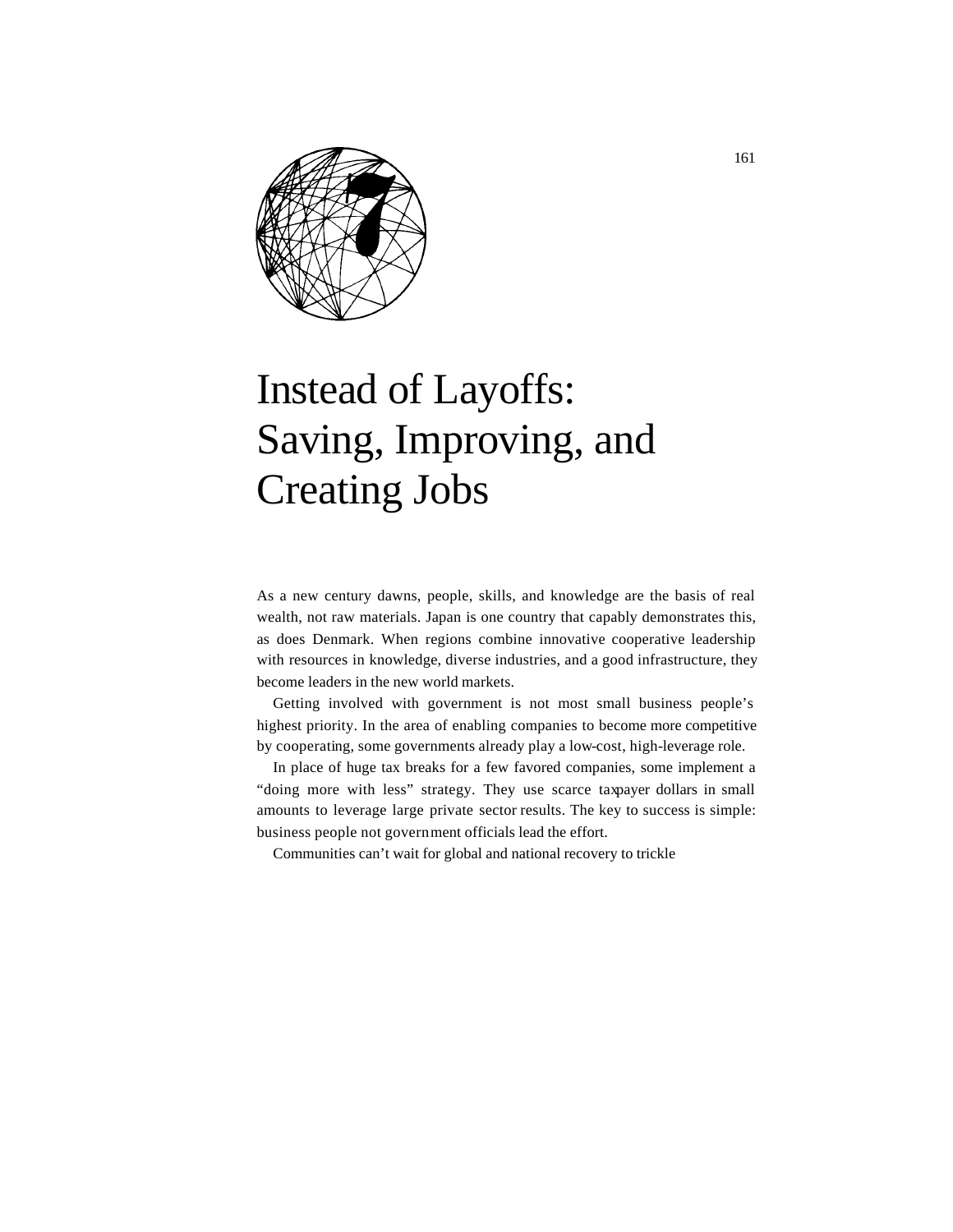down years from now, if ever. Localities need to position their regions as healthy competitors in the new global economy where networks are increasingly the organizational norm.

# **What About Jobs?**

At century's end, jobs are the central issue world around. Some jobs go elsewhere. Some jobs go nowhere. Jobs are about survival, security, independence, and prosperity in very personal terms.

There is more to the job news than additional layoffs at big companies. Th see the good news requires a shift of focus. Future prosperity depends upon the cumulative effect of a few jobs at many small firms. Here, job growth trickles up.

Since the beginning of the Industrial Era, ever-bigger companies have created most new jobs—but no longer. Around 1970, small business employment began to climb after almost a century's decline, according to a 1990 International Labor Organization study.' Even more remarkably, the study noted, the trend reversal appeared all around the world in widely varying economies in roughly the same amount at approximately the same time.

> *In capitalist, socialist, and communist countries, 1970 was the unheralded takeoff point for small business employment growth.*

While governments can do little to directly affect jobs with big companies, except through huge public expenditures and tax write-offs, they can have great impact on the health and prosperity of small companies. With very small dollar expenditures, governments can help small companies survive, compete, and innovate.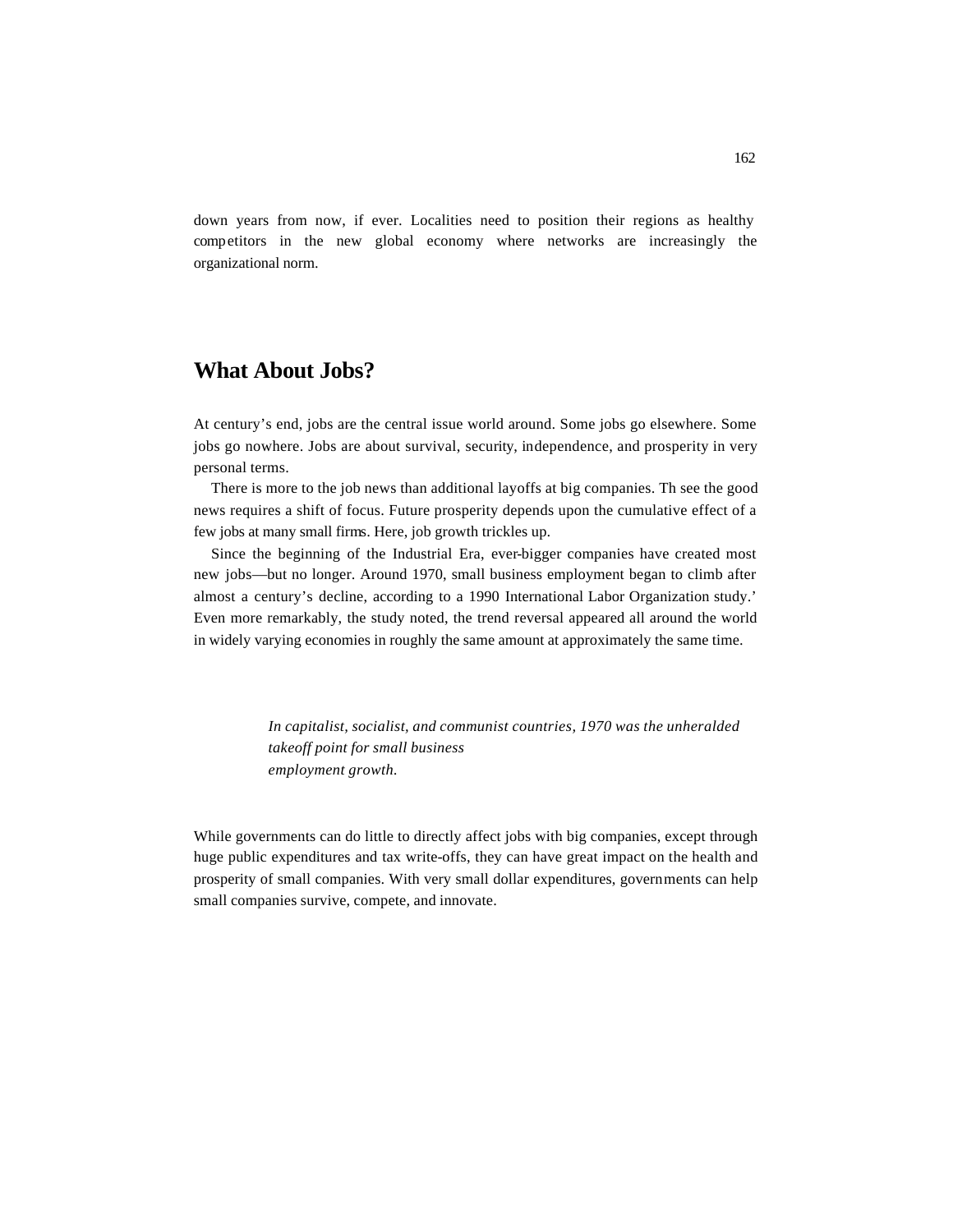# **Three Aspects to Jobs**



"Jobs" is a complex little word that has several important aspects. While attention usually focuses on new jobs, a community's first struggle is often to maintain existing jobs. And all new jobs are not necessarily of equal value. Replacing good lost jobs with low-skill, low-wage opportunities is a long-term prescription for a lousy place to live and work.

Most business networks originally spring from the need to stay alive. "I know I can't do business the way my father and grandfather did. Something has to change, so I'm willing to try anything," says one member of Arkansas's Metalworking Connection at an early meeting.

The most common joint programs are marketing, training, and bulk buying. Once they meet survival needs, networks move on to goals of enhanced competitiveness and growth.

#### SAVING JOBS

The only way to maintain jobs is to compete and survive in the global economy. Joint marketing efforts, whether shared lines, market research, trade shows, or trade missions, lead to global marketing clout. Purchasing together lowers costs and helps local businesses survive. Investment in education, training, and skills makes for a superior workforce, allowing productivity gains to offset lower wages available elsewhere. Governments can encourage these activities, and amplify their messages. The province of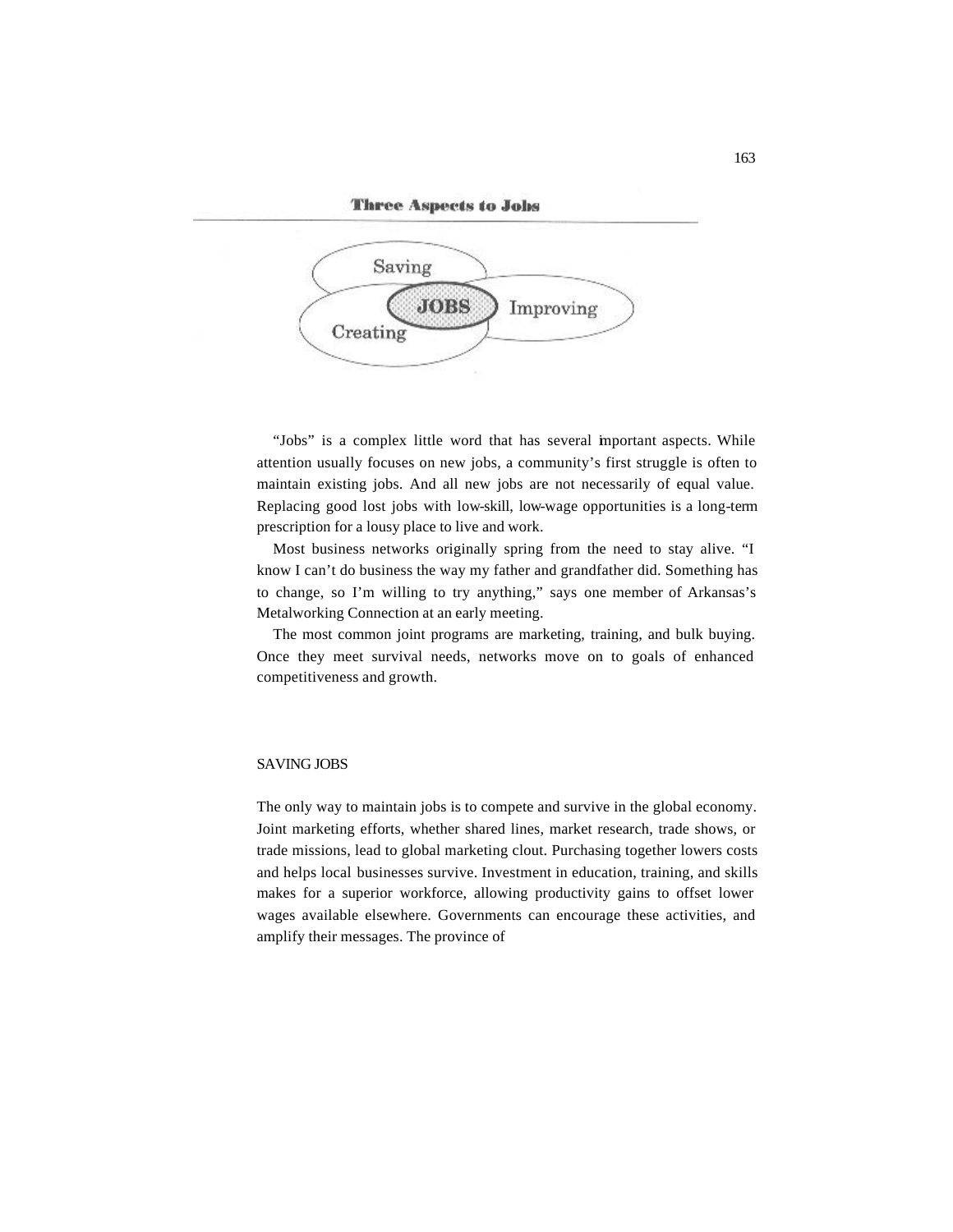Ontario, Canada, is a good example. Its Ministry of Industry, Trade, and Technology has outposts in 15 cities around the world, including Paris, London, Milan, Frankfurt, Hong Kong, Seoul, Tokyo, and Boston (where commercial officer Catharine Arnston invited us to attend the International Software Alliance Symposium, co-sponsored by the Ontario government and the Commonwealth of Massachusetts). The symposium introduces Ontario software companies to the New England computer community.

## IMPROVING JOBS

It is not enough to maintain commodity jobs, or work that can be done almost anywhere.

*The best jobs with the highest satisfaction, most freedom, and greatest reward are those that sell expertise.*

Value-added jobs, based on specialized and customized work, serve high-end markets. Technology transfer, rapid product development, and quality programs enable networks to offer higher value-added products and services. For a region to offer the world's best jobs, competitiveness—striving for excellence—needs to be Job Number 1 for everyone. Some places already have this as a goal: the state of Oregon's 1989 strategic plan calls for a workforce "equal to any in the world by 2010," a rather large challenge.

# CREATING JOBS

New, high-value jobs are ultimately a function of innovation and risk taking. Basic science, R&D, education, incentives, and smart people are all part of the brew. To stimulate creativity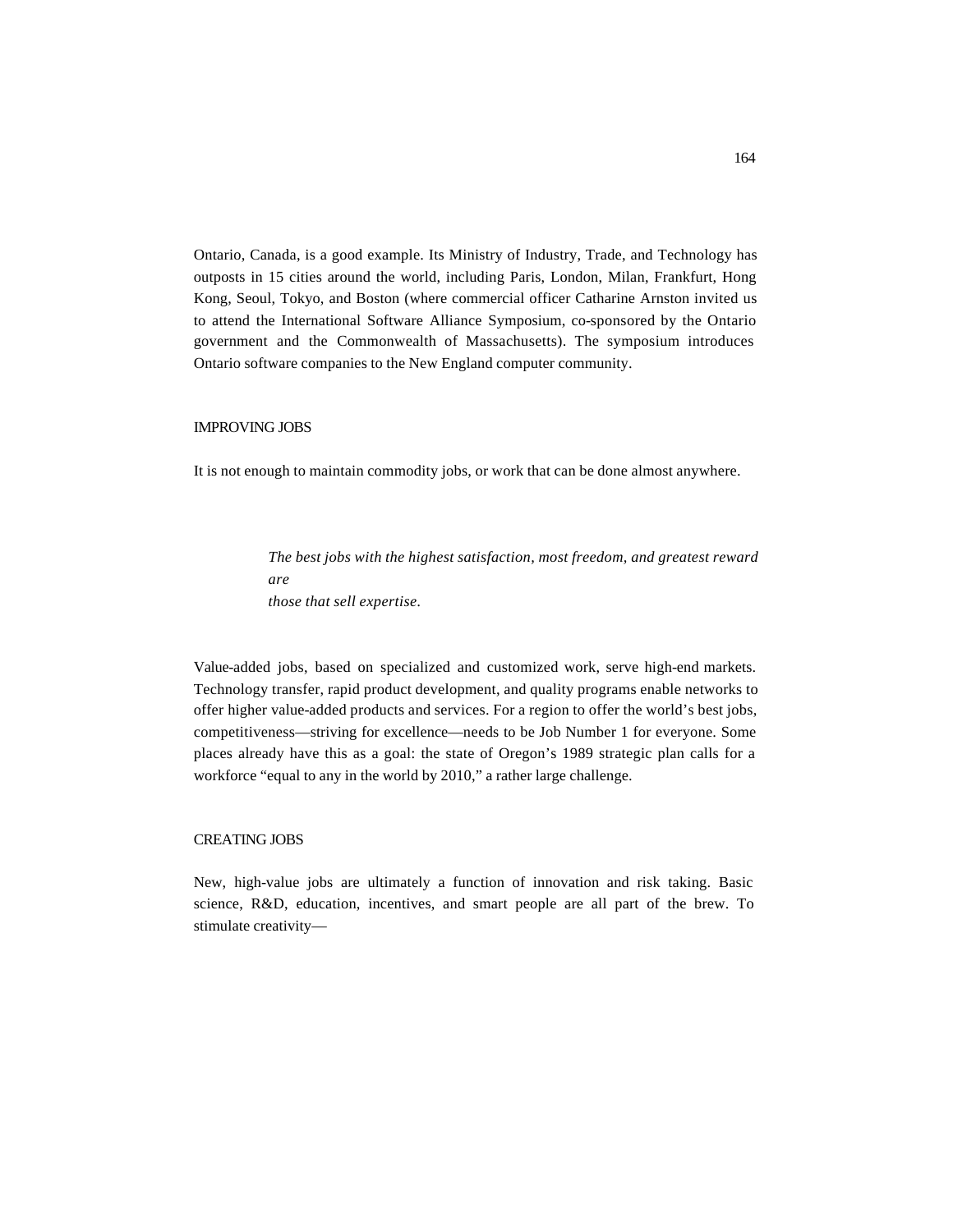fundamentally where high-value jobs come from—few cookie-cutter approaches guarantee success. As with companies that strive to be learning organizations, visionary localities can strive to create large-scale learning environments—where key strategic information is widely available and quickly circulated.

To maintain jobs, networks form for marketing reasons, to target training, and to develop purchasing power. To improve jobs, networks engage in joint product development, technology transfer, and quality programs. To create new good jobs, networks seek cooperative R&D arrangements and participation in mutual learning opportunities, wellsprings of innovation.

Economic development based on a small business networking strategy is not pie-inthe-sky. It is a proven path to economic vigor.

# **Small Business on a Large Scale**

# THE NEW ITALIAN RENAISSANCE

In 1970, Italy, a country known for its constantly changing, confusing bureaucracy, organizes itself into 21 administrative regions that never existed before. (After all, we are talking about the country that gave birth to the West's first highly centralized government, the Roman Empire, 2,000 years earlier.) Emilia-Romagna, an old, historic, moderately rural but highly industrialized region with Bologna as its capital, is the fourth poorest and in decline. **<sup>2</sup>**

Just 15 years later, Emilia-Romagna looks entirely different. By 1985, Emilia-Romagna is Italy's second wealthiest region. It has raised its income level from 10 percent below the national average to 25 percent above. In the mid-1970s, unemployment is 20 percent. Ten years later, it is 0. At the end of the 1980s, it is cited as the seventh most prosperous region in the Economic Community. Fairly impressive statistics if recession is your problem. Bologna is forecast to have the most rapidly improving standard of living in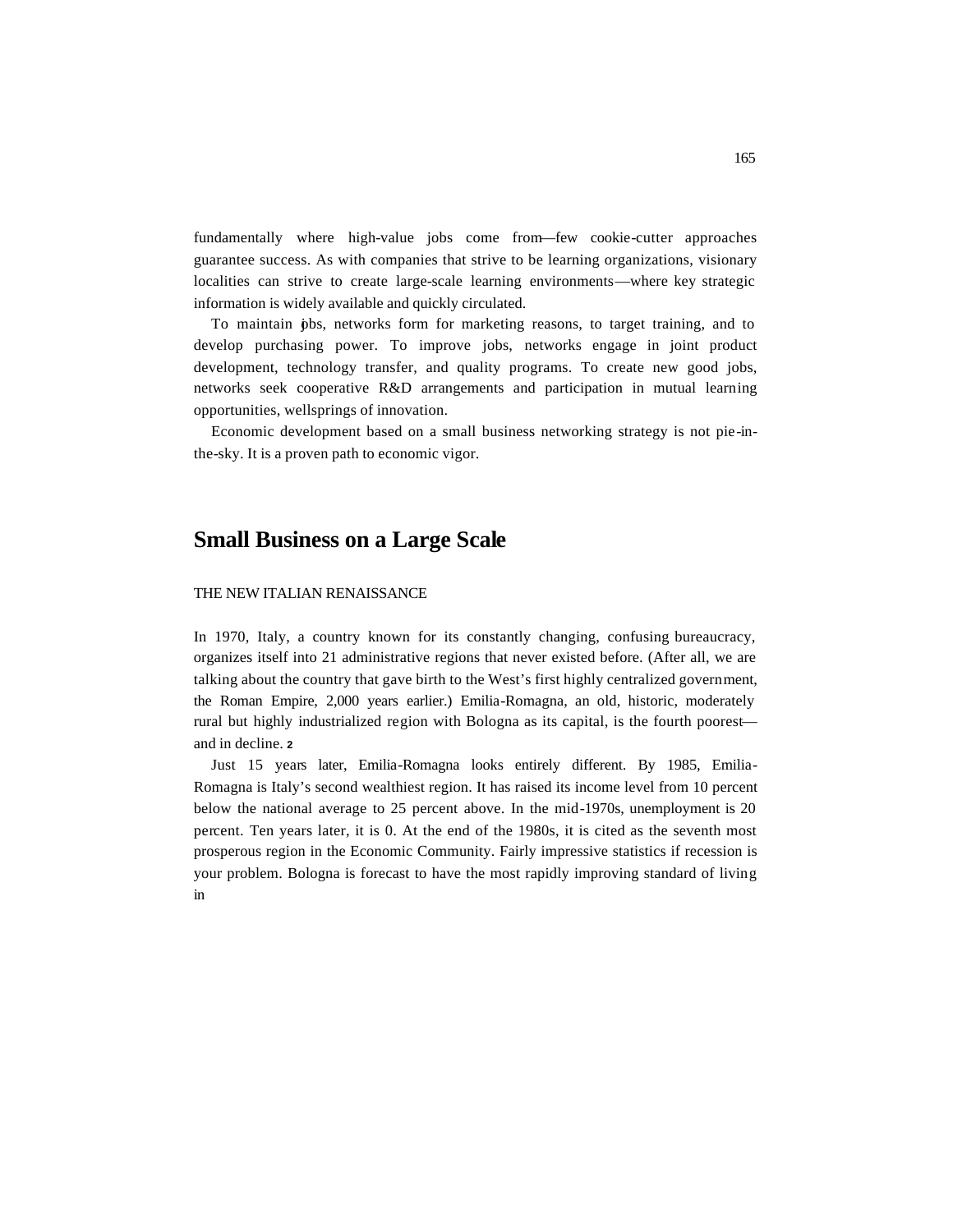Italy in the 1990s, according to a 1992 Cambridge University study.

While Emilia-Romagna always was home to numerous small businesses, in 15 years, the number explodes. By the late 1980s, there are 325,000 firms in this region of 4 million people—an incredible one firm for every 12 people—90,000 of them manufacturing firms alone. Propelled in part by Emilia-Romagna, Italy passes France as the world's fourth largest manufacturing economy. The area is thriving so much that people want to invest there. In late 1991, the Dutch bank ABN/Amro capitalized its "Enter Italy" fund with \$77 million, targeted specifically at investments in small and medium-sized firms in central and northern Italy. Bank deposits reflect another measure of the region's economic success: in 1991, the group of 45 small rural and artisan savings banks showed a 20 percent increase in deposits, a 21 percent increase in loans, against only a 2.9 percent default rate.<sup>4</sup>*The Economist* attributes Emilia-Romagna's remarkable growth to a "large number of very small interlinked enterprises."

How did this happen?<sup>5</sup> In one of its first acts after the 1970 national administrative reorganization, the Bologna regional government establishes an economic development program based on its strong foundation of small firms. Beginning in 1976, the government sponsors a variety of programs intended to stimulate collaboration, such as grants to attend trade shows, buy equipment, or even build factories. These benefits are generally *available only to groups of firms acting in concert.*

> *This notion of a "grant to a group" is the essence of the new approach to economic development in a time of scarce resources.*

Like many rural and semirural communities around the world, Emilia-Romagna has a history of small business cooperatives. CAMA is a good example. Established in 1945, this association of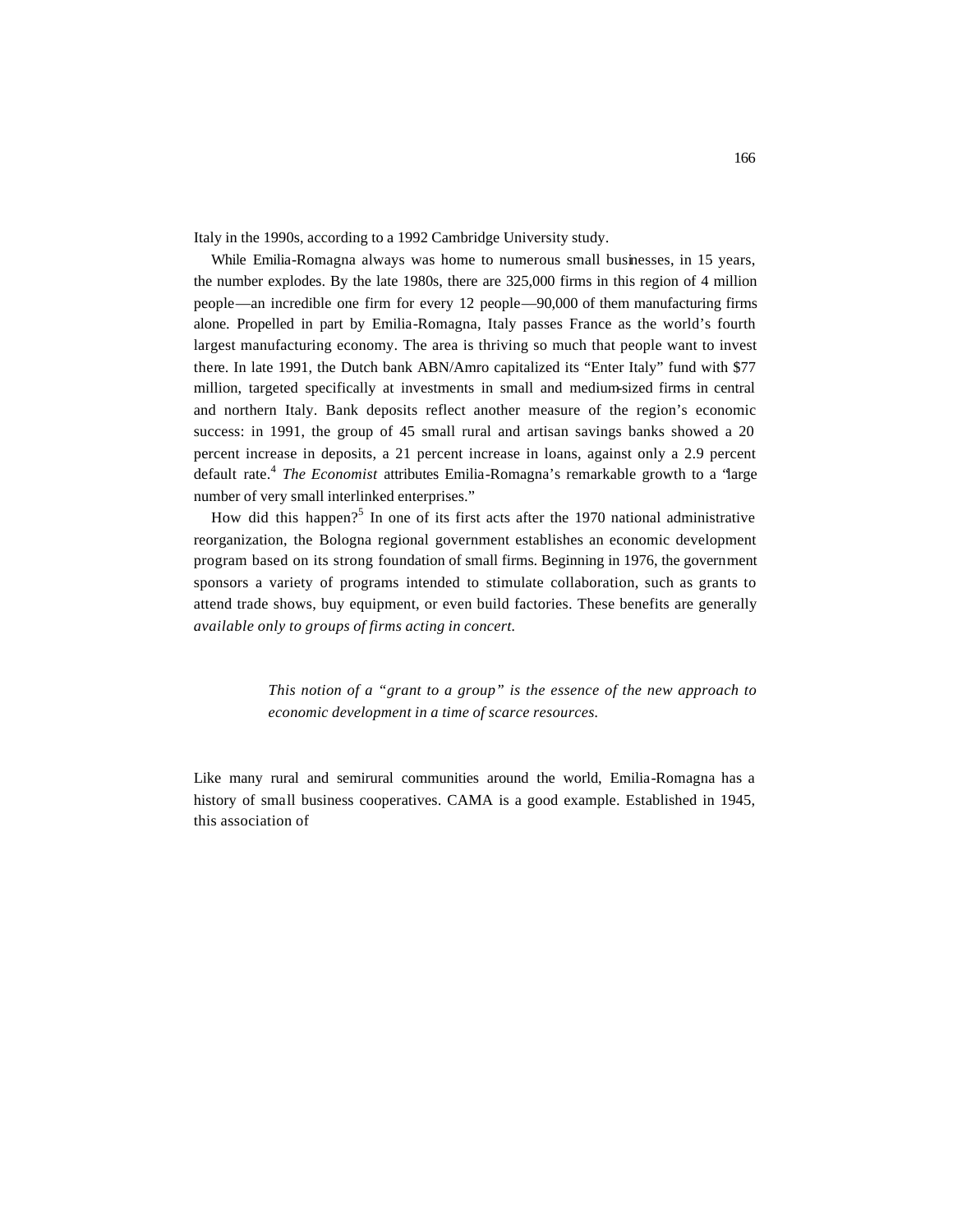300 small woodworking firms is a large cooperative for buying and warehousing lumber and veneer. CAMA is itself an affiliate of an even larger network, Confederazione Nazionale dell'Artigianato (CNA), the artisans' confederation, the premier trade association in Emilia-Romagna. CNA provides services to more than 140,000 member firms—accounting, payroll, tax preparation, financial advice, and training. Most have fewer than 25 employees. These trade associations provide a safe, rich environment for business networking.

Technical service centers—another critical success factor of these new industrial networks—enable the collaboratives to compete globally. In 1974, the Emilia-Romagna government set up the Regional Board for Economic Development (ERVET), a semiautonomous joint stock company. ERVET, in turn, opened 10 service centers, each with a different focus. Some address specific cross-industry needs, like ASTER for advanced science and technology, and SVEX for export assistance; others target specific industries—such as CERMET for mechanical industries and Centro Ceramica for ceramics and CITAR for the garment industry. Among other services, CITAR maintains state-of-the-art marketing and design information about fashion worldwide.

Although public funding initiated the service centers, today many are independent. CITAR, for example, is now completely self-supporting through private member fees. CERMET, by contrast, is still entirely government-supported, while Centro Ceramica moved from 85 percent public funding initially to 85 percent industry funding a decade later.

In this conducive incentive brew, networking developed spontaneously and grew rapidly among the region's myriad small firms. While the Italian experiment was clearly successful, it was not clear how transferable the experience was.

Were medieval artisan communities the hidden secret ingredient in Emilia-Romagna's success? For example, the ceramics center, an area southwest of Modena, has ancient origins stemming from the Middle Ages when a tile-making artisan tradition developed in the area. Around the small cities of Sassuolo and Fiorano, more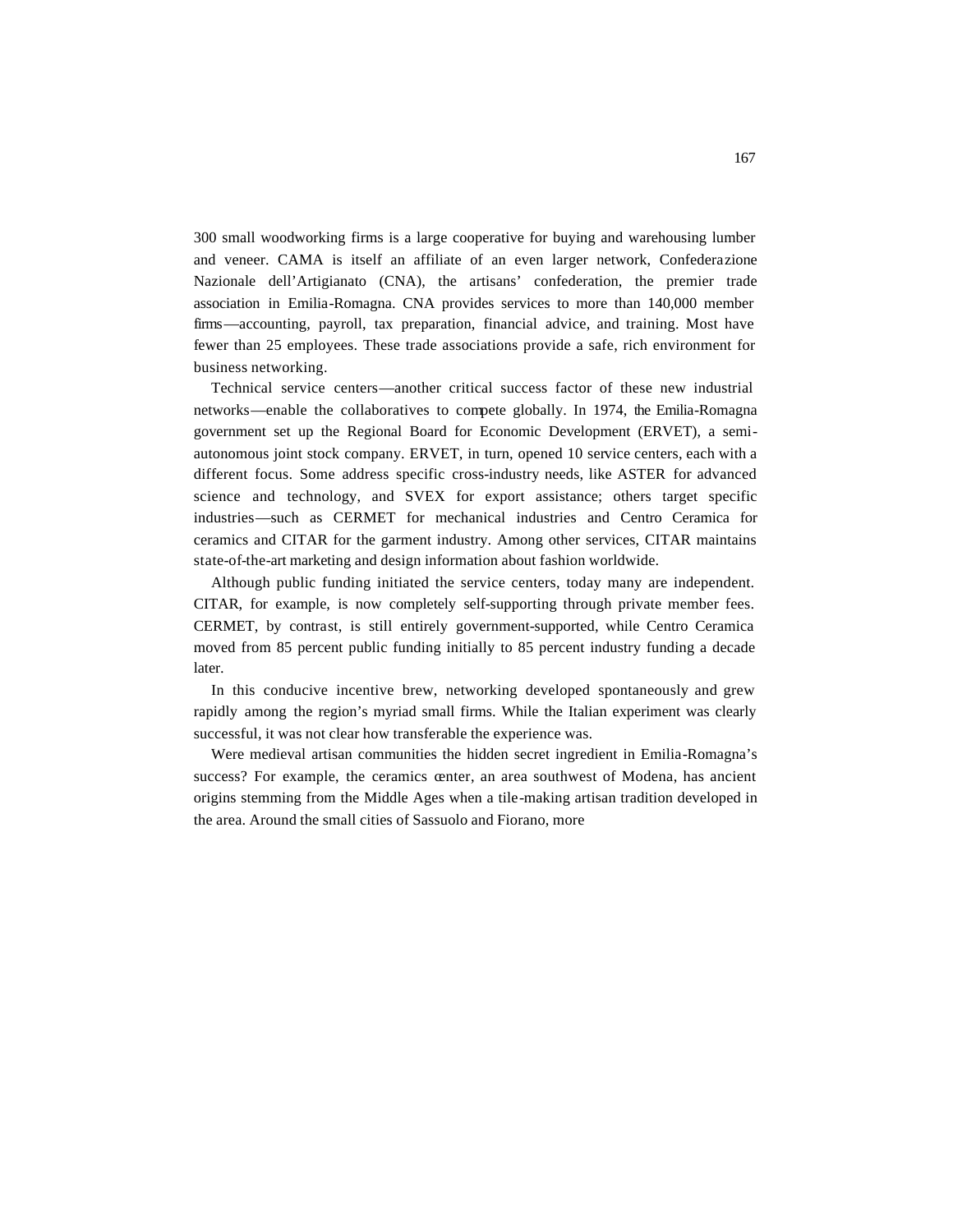than 100 ceramics firms and many hundreds more collateral firms—e.g., design, tool making, and distribution companies— flourish.

The answer seems to be that business networks can indeed happen elsewhere under different circumstances. Denmark shows how.

## INTO THE LAND OF LEGO: DENMARK'S STORY

In the early 1990s, Denmark should be an economic disaster, what with the new 1993 European market, the dominance of Germany, and the imperatives of scale. Instead, Denmark is a boom economy, with the lowest inflation in the European Community (EC).

In 1988, however, Denmark, one of the smallest nations in the E C, a mere 1.5 percent of its 320 million population, is in crisis. According to McKinsey & Company's diagnosis, the Danes' declining economy is attributable to terminal "smallness." Almost all their industries are "traditional": textiles, wood and furniture, food processing, along with the usual assortment of tool, metalworking, and service industries. Most companies have 10 to 30 employees; there are few even semilarge firms in Denmark. The only really well-known large company is the Danish maker of very small things: Lego.

Although some indicators look good—GNP in the world's Top Ten and social services in the Top Three—the Danes can nevertheless see the danger signs in their economy, and all the trends are going the wrong way. Moreover, the recommended merger strategy is not working. Small business people hate giving up their independence. Then, when small companies do merge, all they manage to create are not-very-big (i.e., still small) companies compared with the multinational giants that populate Europe's successful economic machines.

Long one of the world's richest people, the Danes can see, and feel, disaster staring them in the face. Smallness puts them at a disadvantage in what seems to be an economy of giants. The challenges they face include: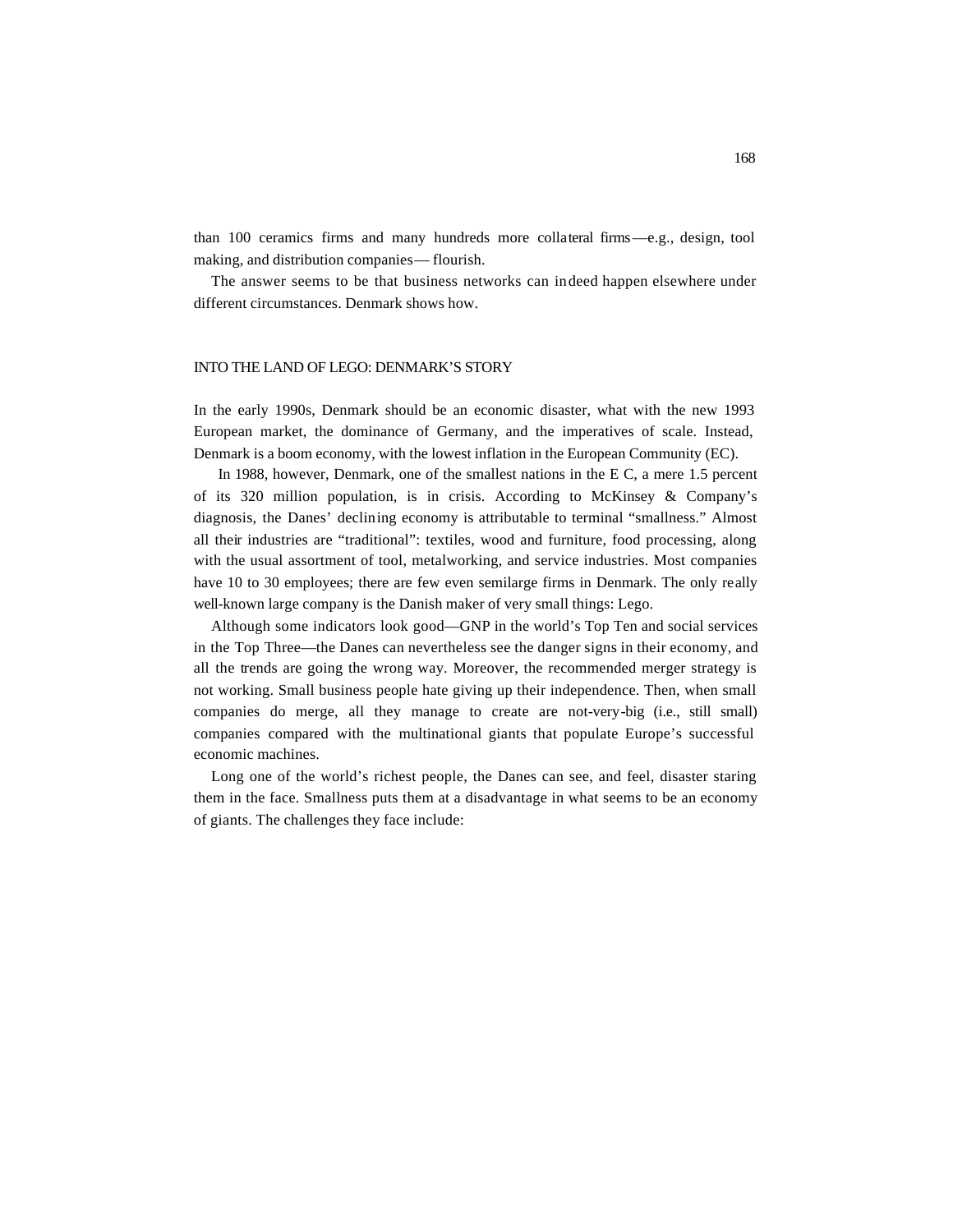- ? Marketing at an international level;
- ? Keeping up with innovation globally;
- ? Utilizing full production capacity;
- ? Fading ability to compete with high value-added; and
- ? Home markets threatened by international competition.

Until recently, experts prescribed mergers, mergers, and more mergers as the one basic economic development cure for the disease of smallness. While mergers are sometimes the right thing to do, the general prescription does not sit well with the Danes.

In the midst of the merger debate comes an emissary from Italy—ironically, an American. C. Richard Hatch had lived the Emilia-Romagna experience firsthand as the manager of a metalworking firm. In a seminar for a group of Danish manufacturers, Hatch draws on the Italian experience: "It's not size that counts but competence. If individual small firms are weak and vulnerable, networks give them strength. Networks are, quite simply, collaborative efforts to escape from the limitations of size."<sup>6</sup>

Hatch's seminar sets other wheels in motion. Niels Christian Nielsen, then at the Jutland Technological Institute (JTI) and now Director of Corporate Strategy at the Danish Technological Institute, suggests that a letter be sent to the new Minister of Industry, Niels Wilhjelm, proposing a program to encourage cooperation among Denmark's small businesses. It meets with some hesitation because no one seems to believe it will work. "The basic attitude in the country was that there was no way to make a small company owner cooperate. He [stet] is fiercely independent. He created his own business to be able to make his own decisions. He is going to make his stand on independence till he dies.... And even talking about building next steps in the national economy on cooperation among small companies was made quite a laughing stock," Nielsen later tells a group of Oregon legislators.

But the Nielsen-Hatch letter convinces Minister Wilhjelm. He, in turn, sets up an industry steering committee to oversee the network project. The Ministry hires JTI to develop the program, and JTI hires Hatch to develop broker training. In March 1989, the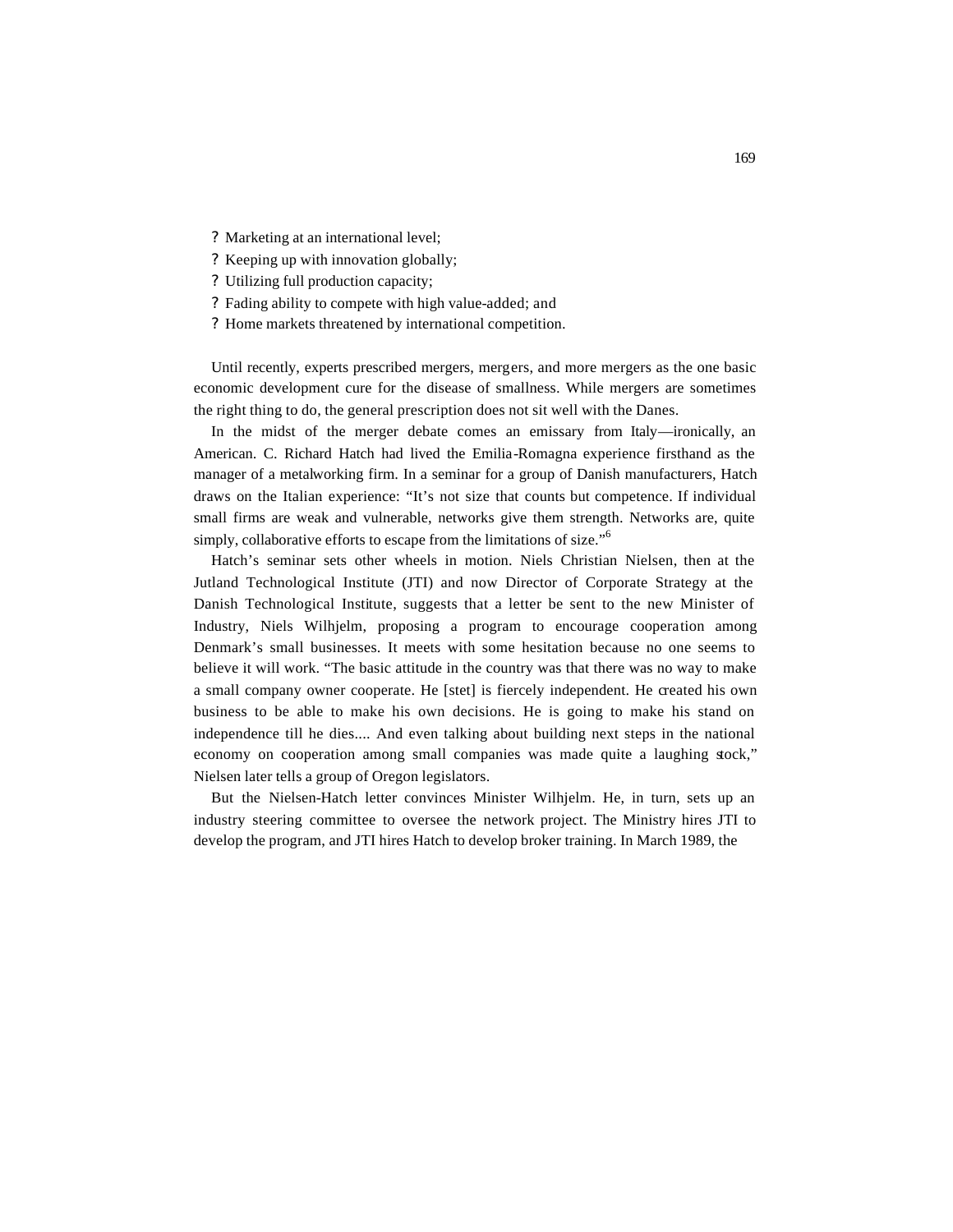Danish Ministry of Trade and Industry announces "Strategy '92," the network plan. The government passes a bill in the spring, and by August, the program is rolling. Within a year, networks involve 1,554 firms, and just six months after that, 3,500 of Denmark's firms belong to networks, according to Nielsen's Oregon testimony.

How did the Danes accomplish this feat in such a short amount of time?

# **HOW CONTROVERSY RAISES THE VOLUME**

Upon its announcement, Strategy '92 has a great good fortune. It unleashes a storm of opposition, sometimes the best thing that can happen with a new idea, better than being ignored. "By luck, the whole thing became quite controversial and that meant that the media coverage was free," says Nielsen. While national trade associations oppose the idea, smaller sector trade associations support it, as does the Federation of Crafts and Small Industries, one major group. These controversies keep the issue on the front page and TV news for two months, not the usual fate of economic development initiatives. Nor does Minister Wilhjelm shy away from the controversy. Rather, he works to see that the government approves legislation, with a three-year limit put on the experiment.

At the heart of the program is the feasibility study, what Nielsen later called the "tiny element that set the whole thing going at a large scale." The conditions are simple:

- ? Any group of three or more companies with an idea for a network can apply for a \$10,000 grant to investigate its feasibility.
- ? The application form is only two pages.
- ? Response time is usually less than a month.
- ? The answer is almost always "Yes."

Instead of requiring companies to call or write for application forms, the program distributes them in places where business people naturally go: banks, post offices, insurance offices. Banks,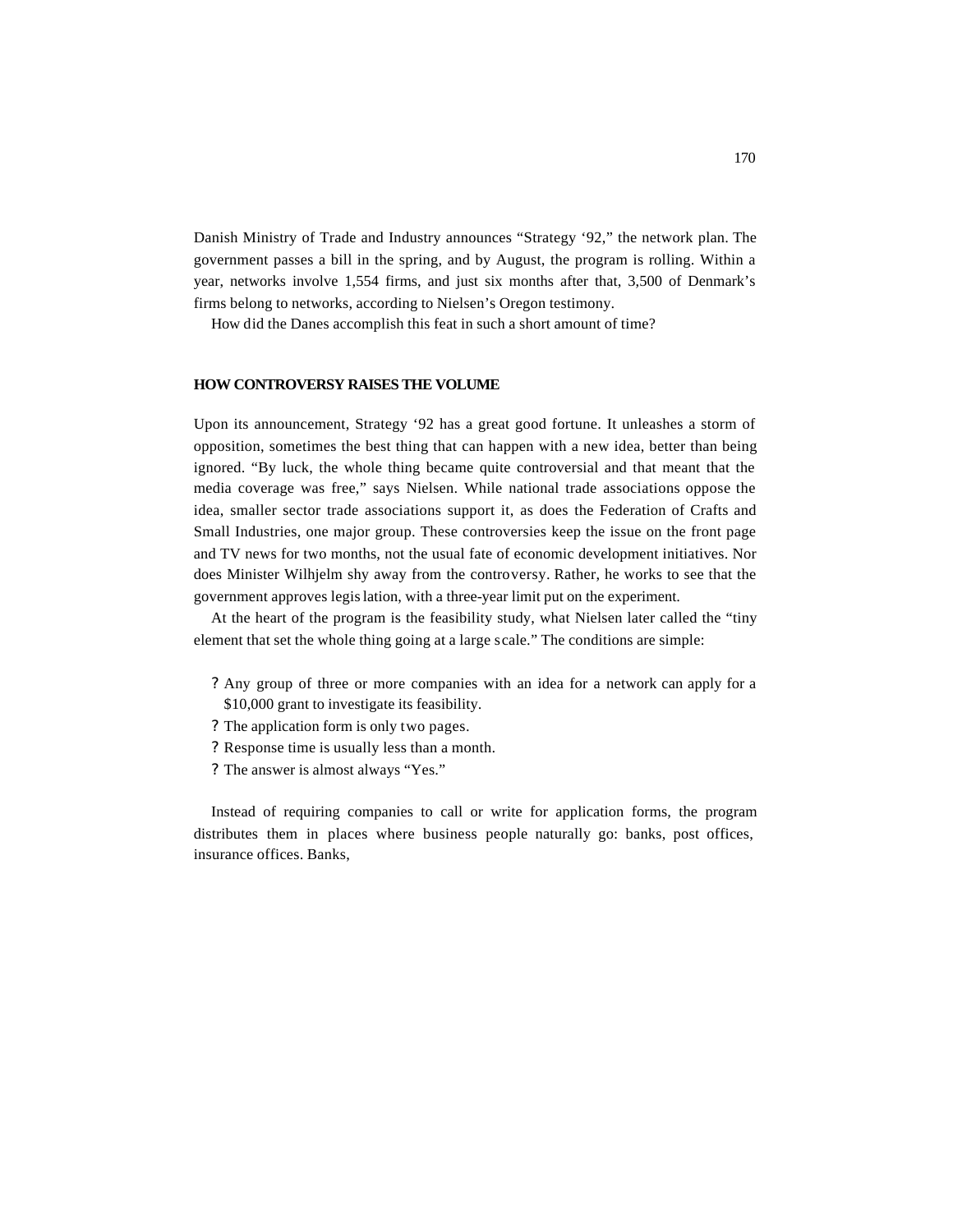which have been losing money on small businesses, become among the strongest advocates of networks. Eventually, forms are available in most banks in the country.

Another key part of the program is the multiplier effect provided by broker training. If grants are not highly competitive, broker training is. The Ministry sets high qualification levels and selects 40 from numerous applications, then charges \$4,500 for seven two-day training sessions given six weeks apart.

The Ministry also finances lawyers to work up standard contracts for networks and to work out some of the product liability issues. Accountants and tax consultants work through other financial issues so each new network will not have to reinvent the cooperative wheel. Importantly, an evaluation process enables program administrators to learn quickly from their mistakes and take advantage of opportunities.

Denmark's initial program consists of:

? \$22 million in development grants, including \$3 million for feasibility studies, \$5 million for detailed planning grants, and \$14 million in operating awards to the networks; and

? \$3 million for creating the overall environment for networking, including promotion, technical support, evaluation, and broker training.

The \$10,000 micro-grants, known as Phase 1, leverage great potential. There are enough of them—hundreds, each involving at least three companies—to create critical mass. They encourage companies to talk and to take the critical step of coming up with an explicit idea for what a network can achieve.

It is the process, not the idea, that is important. "Of course, two-thirds of all the ideas that people came up with were miserable and unsound. But then in the process of paying someone to work on that idea, give them feedback, give them suggestions, and so on, 10 new ideas would come up and eventually they ended up coming up with networks. Often, not the same networks that they started out with, but networks anyway," Nielsen says.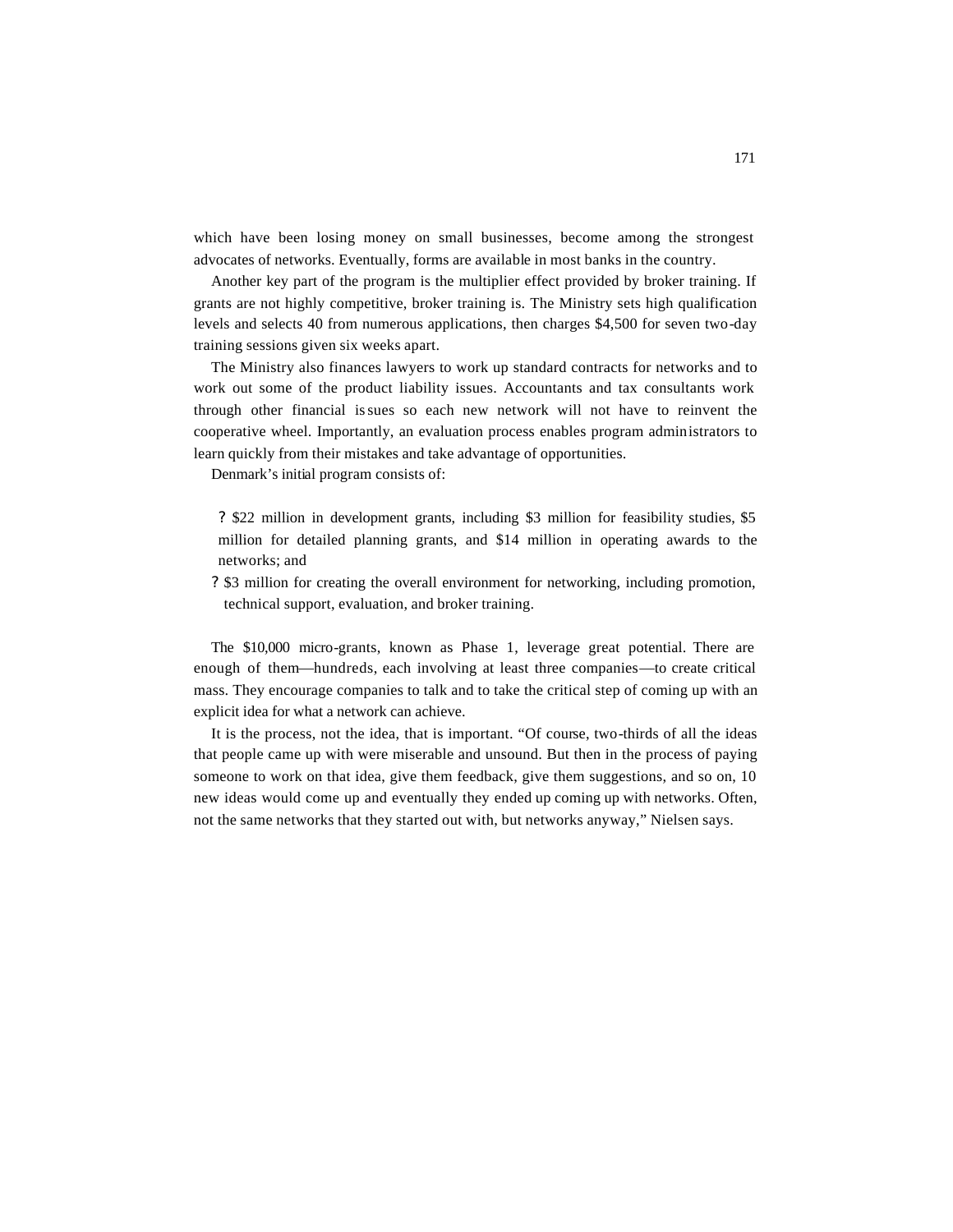Phase 2 grants, which offer up to 50 percent of detailed planning costs, require participating firms to come up with matching investment. Here, grants are not virtually automatic, but the application process provides additional direction for successful networks. In Phase 3, grants cover up to 50 percent of the first-year costs of establishing the network and up to 30 percent of the second year's costs. This start-up operating capital is critical, an innovative way to provide venture funds to groups of businesses.

#### **MADE IN DENMARK**

To those involved with Denmark's economy, this abrupt success story is no accident. It came about because of a deliberate attempt to revitalize small business in the country by establishing networks of small firms in a variety of industries—and being creative about the business they do together.

#### *Garments—Sewing Together a Line*

CD (Corporate Design) Line, one of a number of Danish successes in the clothing industry, is the 14-company textile manufacturing network aimed at the job wear market, i.e., uniforms. Each company produces part of a complete collection: shirts, suits, skirts, women's knitwear, men's knitwear, ties and scarves, leather, and so on. Marketing an entire collection benefits all the firms. Together, they hire a quality manager, then set up sales agents in their two most promising markets—Sweden and Germany. They jointly contract with famous clothing designers, bringing success and name identification in the upper end of the market. Then the network moves into new markets previously closed to small firms. Contracts with major customers, like Volkswagen, now require "EDI  $\cdot$ " but network members don't know what it means. After solving the mystery—it means "electronic data interchange"—one member firm with this capability provides it to the network on a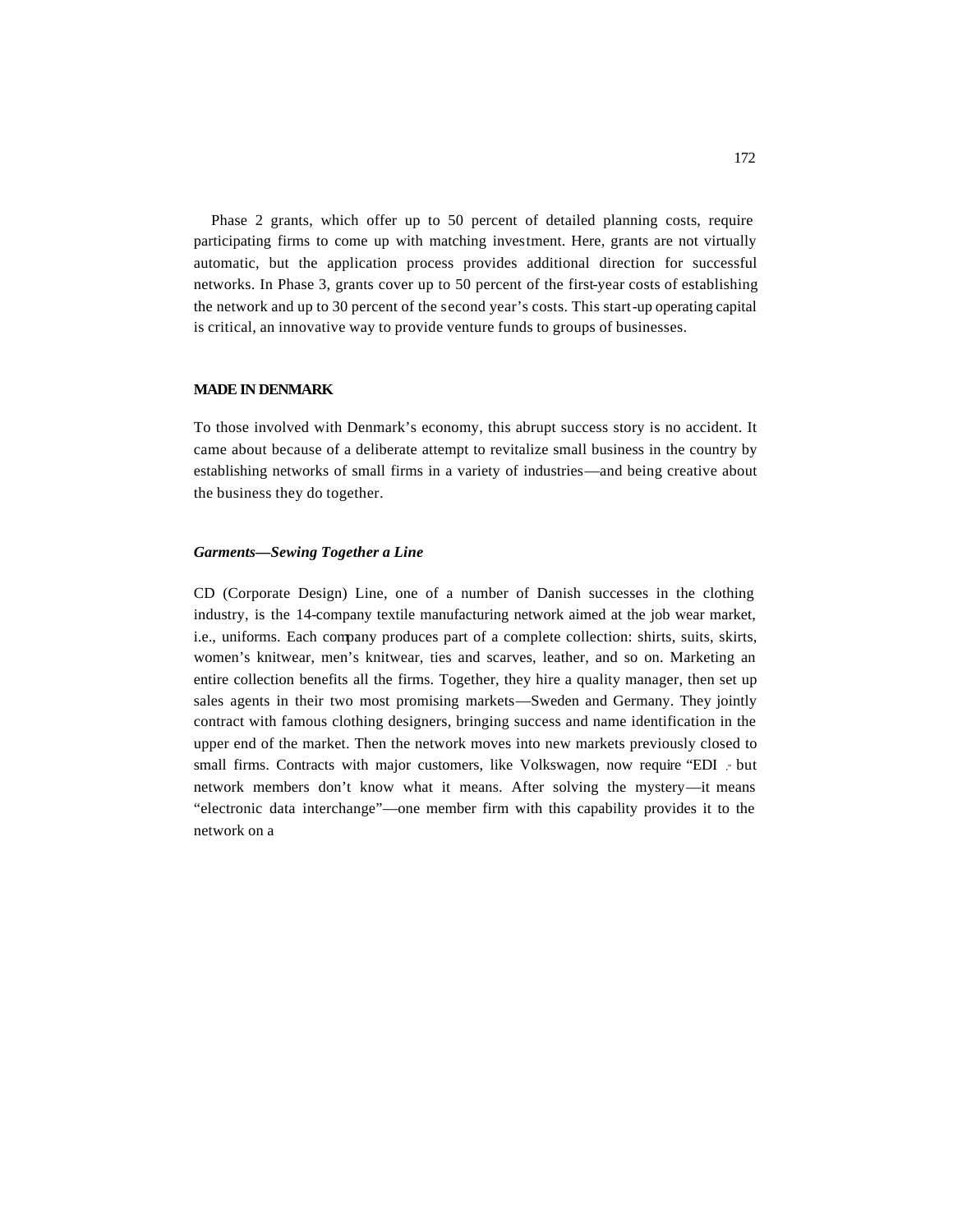cost-sharing basis. Through this and other lucky matches, CD Line now competes with very large companies. Jointly, they employ 900 people; 45 percent of sales are exports.

## *Danish Furniture—Made in Taiwan*

In the 1950s and 1960s, Denmark's furniture industry enjoys a reputation for fine design and exceptional quality. Then, it goes into decline. Foreign competitors, particularly the Taiwanese, begin turning out superior "Danish" furniture. In Denmark, the industry myth is that they lost U.S. market share to big companies. In fact, Danish companies had lost the desired high-price end of the market to Italian companies even smaller than themselves. The important difference was that the Italian companies organized themselves in networks. So, Danish producers quickly assemble into "spectacularly creative networks," according to Nielsen. Together, they buy advanced equipment, hire design firms, fund export marketing, and jointly develop work processes.

In one case, when five firms get together to brainstorm other value-added options, a former contractor helps them spot a new business opportunity: subcontracting the interior furnishing of a major new facility—like a conference center, hotel, or government agency. Usually a madhouse of hundreds of individual subcontractors, they map out the whole job, noting requisite skills and products, and recruit the lamp, carpet, curtain, and, of course, furniture firms that allow them to bid on projects worldwide. They hire the best Danish designers and architects to give the network's products a common coherent look—and they name themselves Alphabetica.

### *Landscaping, Golf Courses, and—Cemeteries!*

New buildings mean work for landscapers; conversely, when construction is down, so is landscaping. With Denmark's weak economy and the building industry in decline, five landscapers get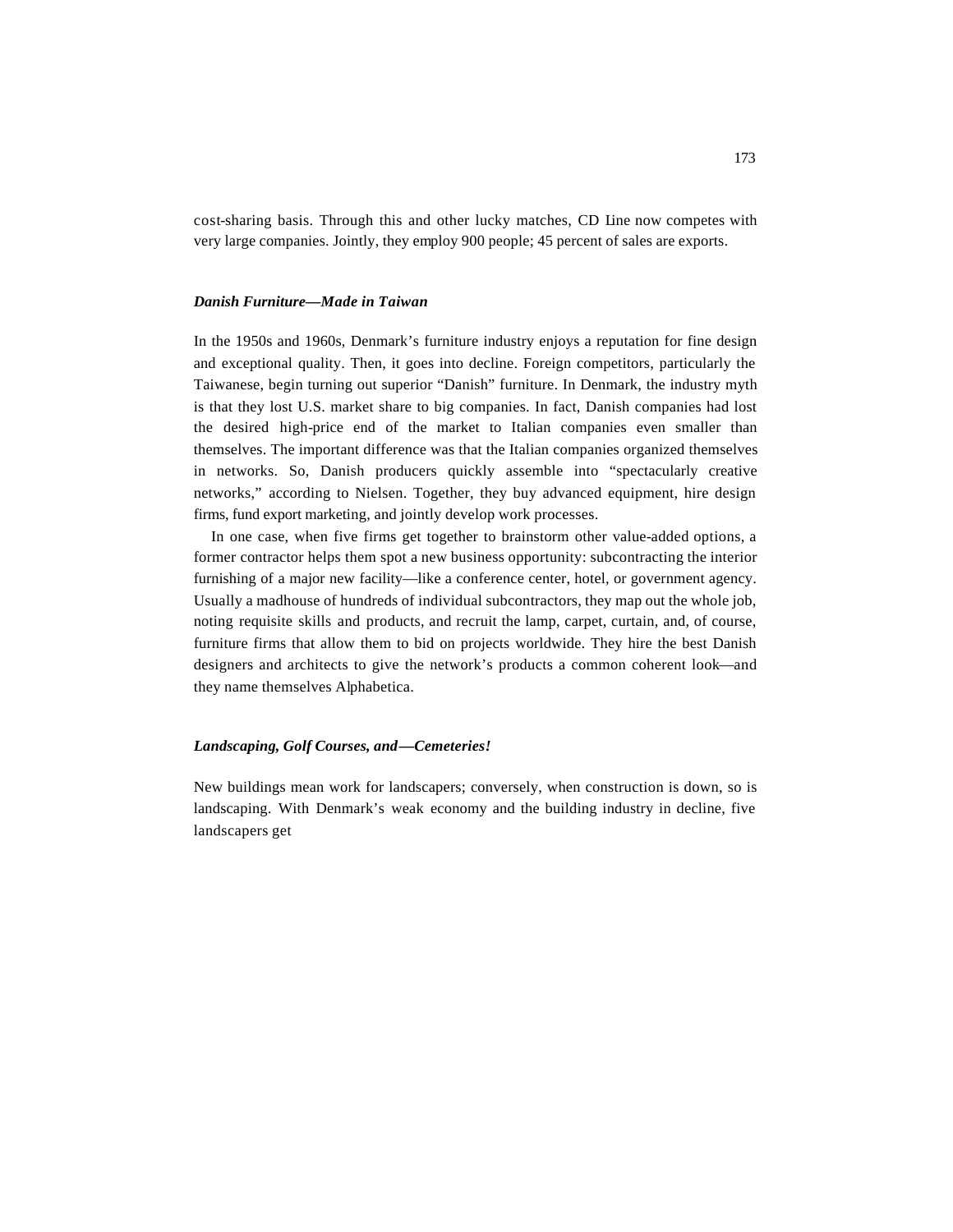together to see what they can do. When a golf lover among them complains about the busloads of Swedes "invading" Denmark's courses, a light goes on. What about exporting golf courses? Which they proceed to do.

First, they research the best courses and construction practices, found in the world's only golf course industry—in the United States. Then, they sponsor a U.S. tour, sign contracts with U.S. course builders, import specialized equipment, and hire salespeople with reputations in the golf world. Within the first year, they have four golf courses under construction in Sweden. Then, someone has the bright idea to contact the Polish minister of tourism with this suggestion: "If you want to attract rich German tourists, you have to have golf courses." Presto! A contract for 15 courses in Poland.

There's an eerie twist to this lush story. Noticing how beautiful Danish graveyards are, one of the group's U.S. partners spots a market opportunity going the other way. Soon the U.S. firm begins to import Danish graveyard know-how. So the Danish golf course consortium eventually pays for its American knowledge of greens and fairways with graveyard beautification expertise.

#### *A Special Ability in Disability Aids*

Denmark's national health system has given rise to a craft industry that produces highquality aids for the disability device market. To remain in the forefront, the industry needs to embed electronics in its products. By falling behind the technology curve, the industry descends into crisis. Small firms can neither afford to develop electronics expertise inhouse nor subcontract with the best engineering firms. It isn't only the money. Larger electronic producers just cannot be bothered with small specialized dis ability device manufacturers with a yearly output of 18 units. However, when a network of 36 producers contacts the best electronics companies, it finds itself in a bidding war as the companies seek the network's business. Combined with international marketing and quality programs, this industry reestablishes its reputation for leadership in the field.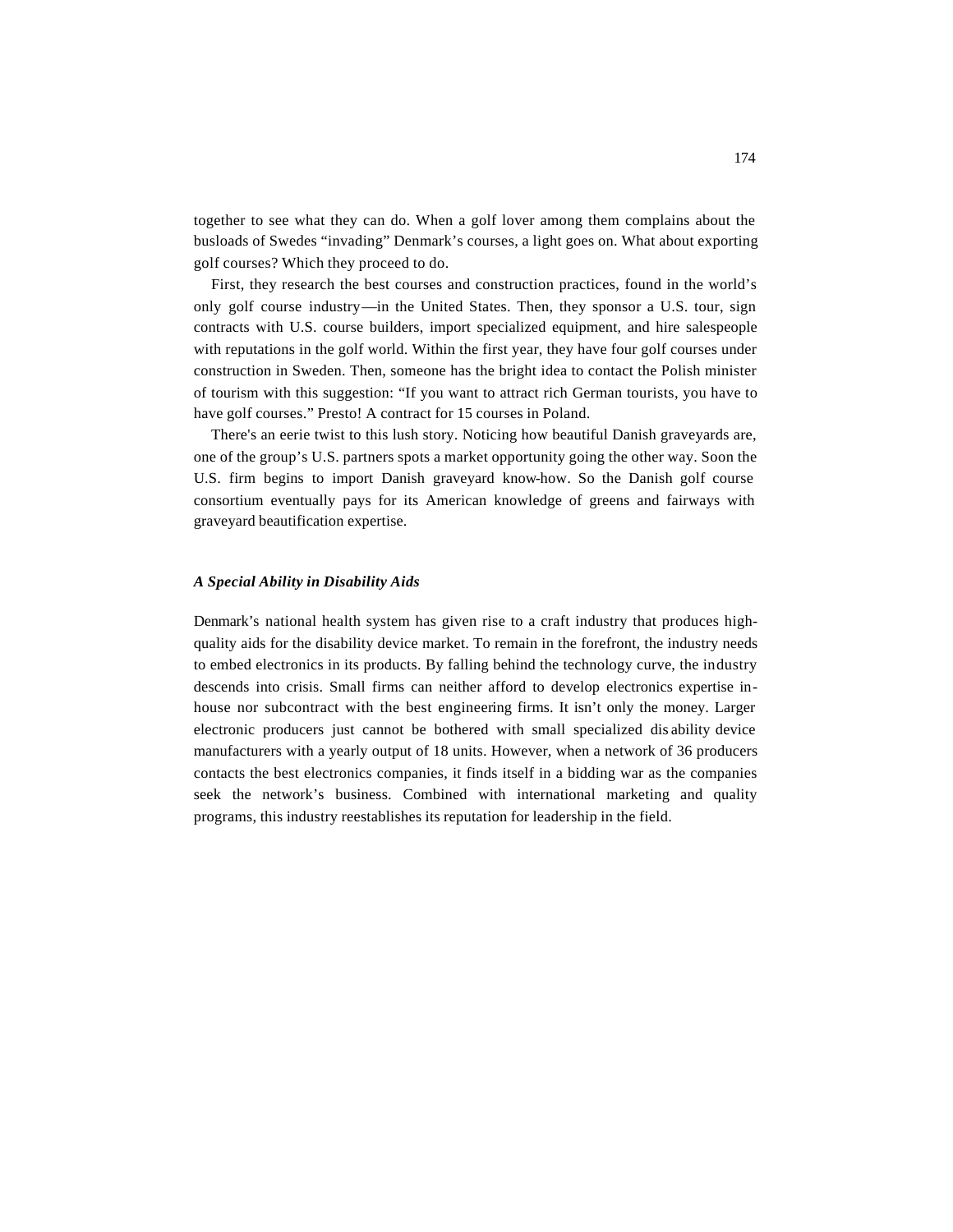#### *Even Lawyers*

As small Danish firms in a wide range of businesses begin to form networks, the smalltown lawyers and accountants have to respond. Used to local manufacturers serving nearby markets, the professional services community suddenly faces complex new situations involving a much higher degree of international activity. So the lawyers face a crisis. Unless they can expand their resources, they will lose their business to the large Copenhagen law firms. Their response? To form networks themselves, combining expertise in international law with knowledge of patents and experience in specific sectors as different client situations require.

#### *Not to Mention Big Business*

Even Denmark's most famous large firm, Lego Systems, Inc., is intimately involved in the effort. Networks of small toy producers sell their products globally under the Lego name. In 1992, Lego launches its high-quality, attractive children's clothing line, developed out of Denmark's excellent network of small garment producers who put the Lego logo on their products.

# **RESULTS TO THE NATIONAL BOTTOM LINE**

It doesn't take long for results to show. First, the evidence comes from within, the rapid spread of networks throughout Denmark. Then comes the impressive evidence from without.

Germany provides the test of excellence in European exports. It is a major magnet for Danish industry, concentrated as it is at the western edge of the country on Germany's border. Germany is always a difficult market to enter, and the economy seems to favor larger companies. In November 1989, shortly after the August launch of Denmark's network grants program, the Berlin Wall comes down and the two Germanys hurtle toward reunification.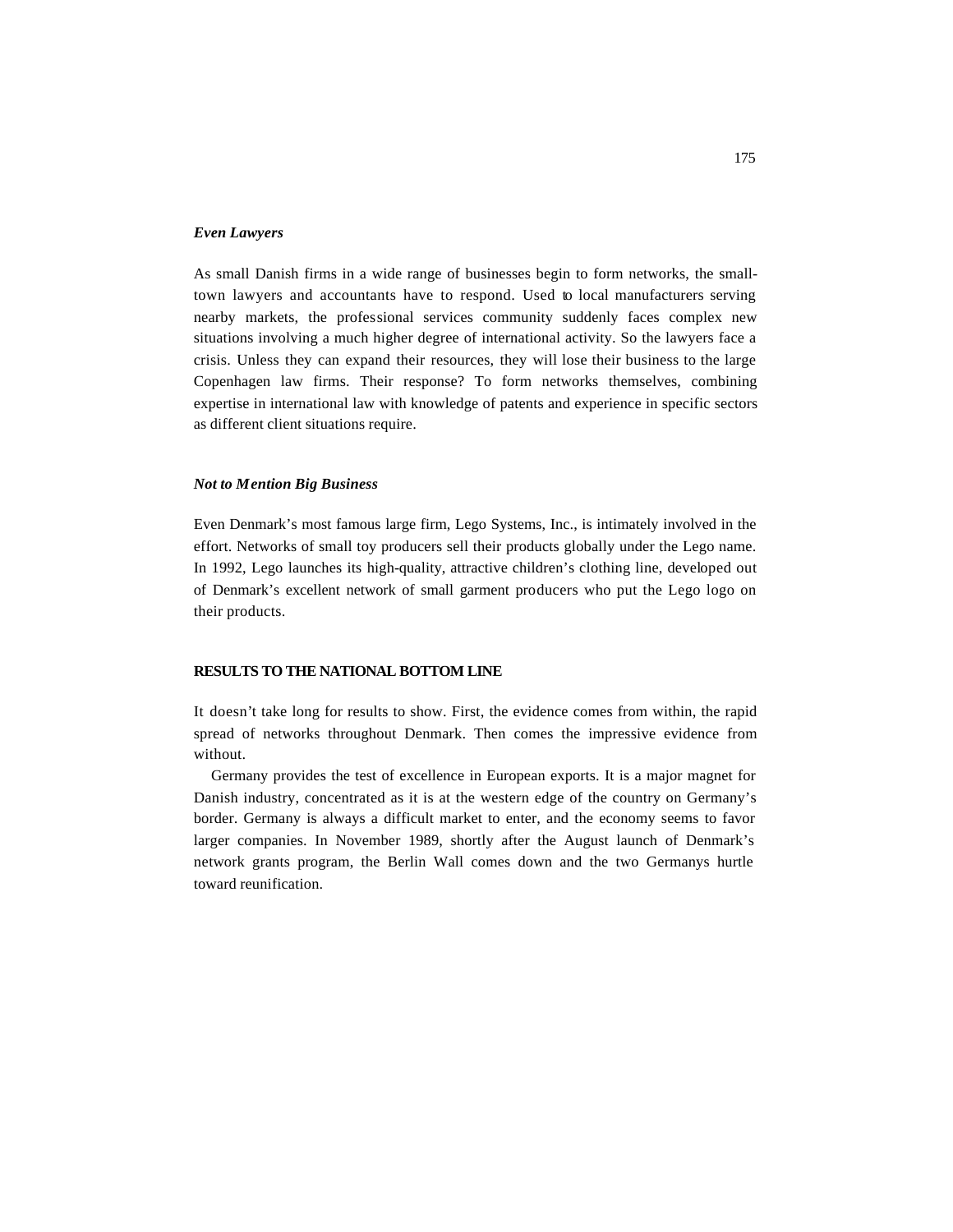Businesses all over Europe race to adapt to the changed, greatly enlarged, reunified German market that appears almost overnight. Denmark speeds across the finish line.

With the first returns in on the new market, Denmark's positive trade balance with Germany shows a remarkable performance, particularly since no other European country can say the same. The result is a first for Denmark.

The rest is an impressive array of statistics. "We have the highest per capita trade balance surplus of any country in the world. After 30 consecutive years, we reversed a negative balance of trade with Germany in 1991—the only country in Europe to do so," Nielsen says.<sup>7</sup>

Not surprisingly, a number of studies are undertaken to assess why Denmark did so well. One study finds that "smaller companies cooperating in networks had quite a penetration into the German market and contributed significantly to these new exports."

The Danish government shows its faith in the practical results of networking by launching a second stage to the program. Already, the first \$25 million had been appropriated against the tide, as the government was simultaneously abolishing all industry subsidies. A second \$25 million extends the original grant program through 1992 to complete applications in process, targets tourism for network development, and supports export networks, including international subcontracting.

# **SMALL CAN'T DO THE JOB ALONE**

Denmark's "midterm evaluation" of its networking initiative, which interviewed 70 networks, reveals that:

? All increased employment;

? All reduced costs in one or more important areas;

- ? Forty percent introduced new products or new product ideas;
- ? Sixty percent entered new markets; and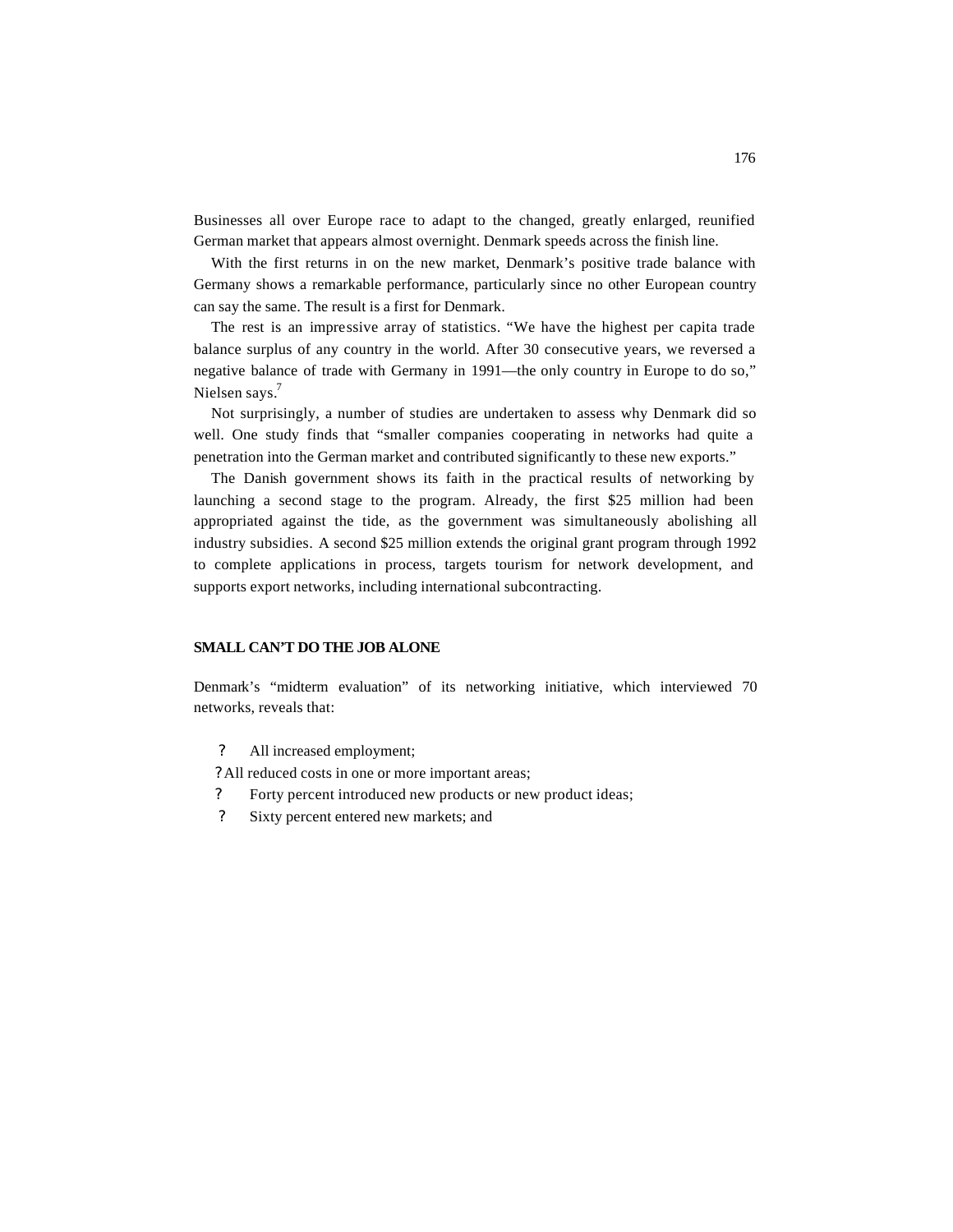? Ninety percent planned to continue regardless of government funding.

Even with all these positive indicators, Nielsen can point to "no real trend, yet, to our solving the problem of unemployment." Not even small businesses can keep up with the pace at which big businesses and other institutions in Denmark are reducing jobs.

"Denmark has 15,000 new companies every year adding 25,000 jobs; 8,000 die in the first five years, taking with them 25,000 jobs," Nielsen says. "Small firms in networks have a slightly higher growth and survival rate: 57 percent to 52 percent. Those five percentage points are very dramatic. They contribute 10,000 jobs, but the individual never sees this."

On the U.S. scale, Denmark is a state-size economy of small firms naturally pursuing a small business networking strategy to compete globally. The U.S. economy as a whole is the world's largest and is a relatively even mix of small businesses and large. Americas strategy for dealing with unrelenting change needs to address all levels, sizes, and types of business.

#### AND ELSEWHERE IN **EUROPE**

In the early 1990s, Denmark's other Scandinavian neighbors begin to experiment regions of Sweden and Norway, and the government of Iceland, an island economy 75 percent dependent upon raw fish exports. In Spain, several regions now have networks. In Germany, 56 Chambers of Small Industries and Crafts undertake a major networking effort: *three-quarters of a million small firms employing 4.7 million people have jointly trained 500,000 apprentices.*

"Portugal will surpass networking anywhere because of the readiness there. Everything is much more adolescent. They're enthusiastic and ready to conquer the world," Nielsen predicts.

Nielsen is an adviser to Albertino Jose Santana, manager of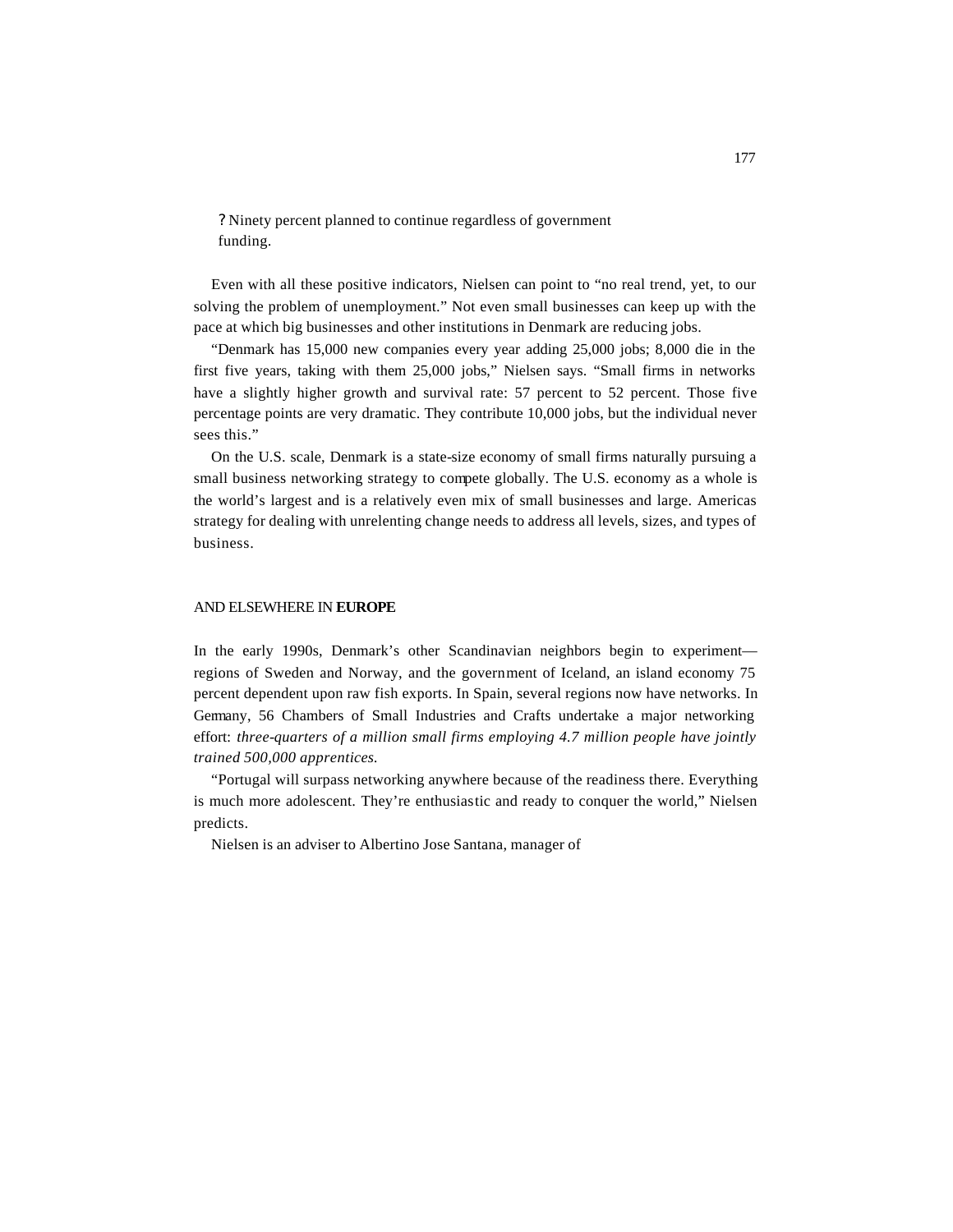PEDIP—the European Community—funded program to increase Portugal's competitiveness and raise its GDP to the level of other European countries. Jointly appointed by Portugal's president and minister of industry, Mr. Santana keeps a "very lean staff, just eight people who network. They spend money on people who can do it locally": \$4 billion over three years in industrial modernization in a country with just 4.5 million people.

Nielsen's first encounter with Santana was not all that auspicious. "The first time I met him was a Saturday morning in Copenhagen after a big company party. Let's just say I needed sleep, but at noon, I had to leave for Tanzania and he was on his way to Asia. So we walked in the sunshine together and agreed to do something.

"The next thing I knew I was at my laptop computer looking at Kilimanjaro, writing about what a network project could be in Portugal, and faxing it to him in India. Then I flew to Oregon to testify before a state committee, where Mr. Santana called and asked me to fly to Lisbon. So I arrived the next Sunday and we spent the morning together. Unfortunately, I had spilled orange juice on my shirt on the plane, so I felt a little silly. But we sat on the banks of the Tejo River in Lisbon and looked at the monuments to Portugal's explorers."

#### OREGON'S NETWORKING "LAWS"

As we catch the early history of the worldwide movement unfolding in the United States, Oregon leads the way at the state legislative level. As Denmark was inspired by Emilia-Romagna, so has Oregon been inspired by Denmark.

Denmark proves that centuries-old concentrations of small firms are not required for networking to begin. In Emilia-Romagna, there is one company for every 44 inhabitants, a phenomenal figure. Denmark's one manufacturing firm for every 684 people, however, is more like the U.S. average, based on 365,000 American manufacturers nationwide.

Oregon's 7,000 manufacturing companies about match Denmark's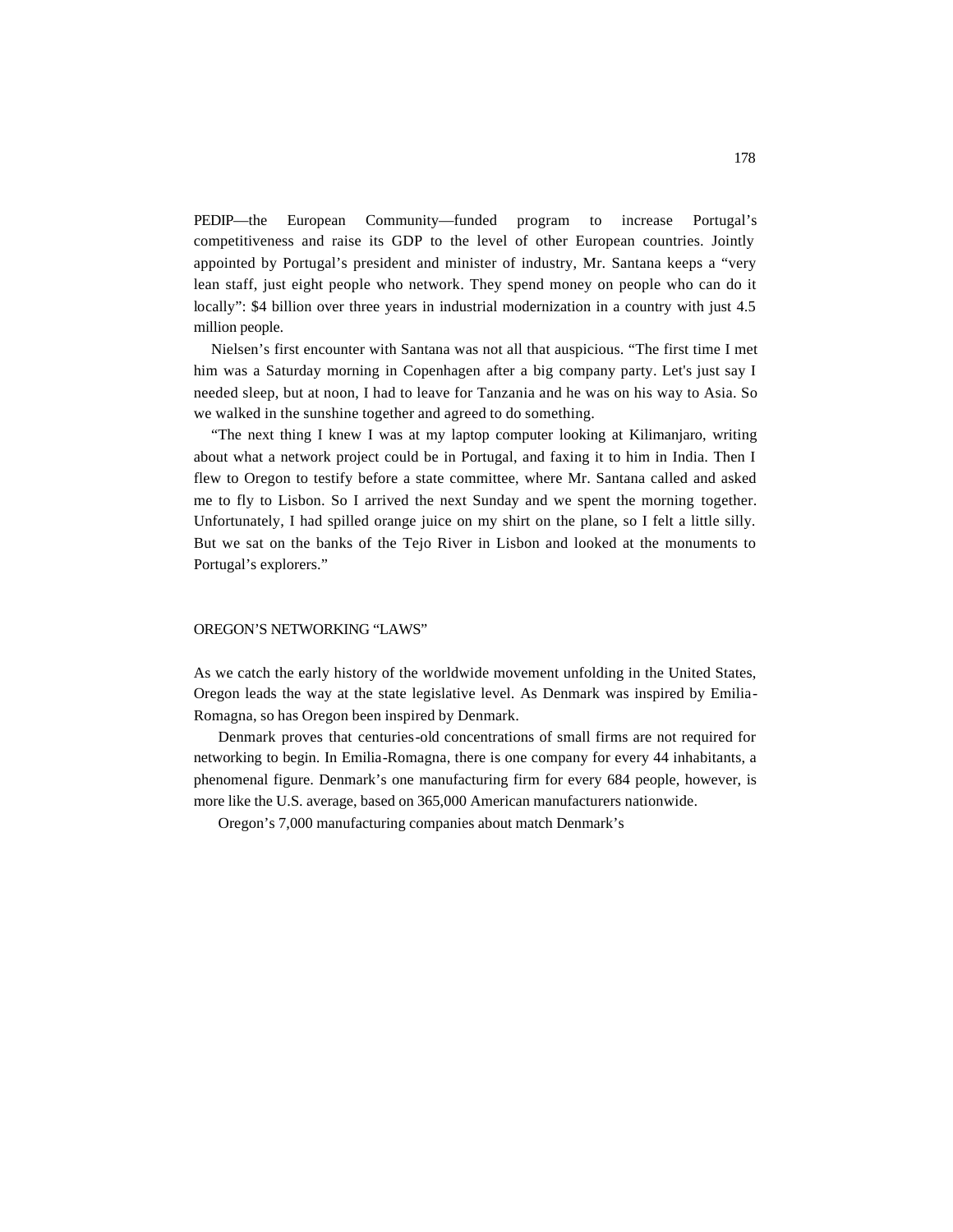number. Oregon's 2.8 million people give it a higher per capita concentration of firms, however—one for every 400 people. Major sectors of Oregon's economy include agriculture, forestry, fisheries, metals, tourism, and electronics.

The world increase in small business employment becomes a fact of life in Oregon in the 1980s. Among Oregon's manufacturing firms, "small firms created all of the net new jobs, while large firms were actually losing employment," according to *Small Is Bountiful,*  the Joint Legislative Committee on Trade and Economic Development's 1988 report. In a more extensive study of the whole economy, the state's Economic Development Department found that "firms with fewer than 20 employees have been the source of most new jobs since 1981. This finding holds for every major industry group, including manufacturing, distributive services, producer services, social services, and personal services."<sup>8</sup>

Like Denmark, Oregon in the late 1980s faces a crisis in its economy. Providing almost one-fifth of U.S. softwoods, Oregon's timber industry accounts for 36 percent of the state's manufacturing jobs. More than half of the harvested timber comes from federal lands. Environmental pressures to preserve the fast-disappearing old-growth forests explode with the fight to save the habitat of the northern spotted owl.

Although some paint the owl as the villain in destroying logging jobs, other forces are also at work. Changes in U.S. Forest Service land use management plans and the quality of second-growth timber point to a long-term decline in the raw resource lumber business. In five years, it is estimated that over 11,000 jobs will be permanently lost.

In addition, Oregon is in the midst of a statewide renewal of its vision and goals. In May 1989, then governor Neil Goldschmidt issues *Oregon Shines: An Economic Strategy for the Pacific Century* with three key initiatives:

? A superior workforce that is "measurably the most competent in America by the year 2000, and equal to any in the world by 2010";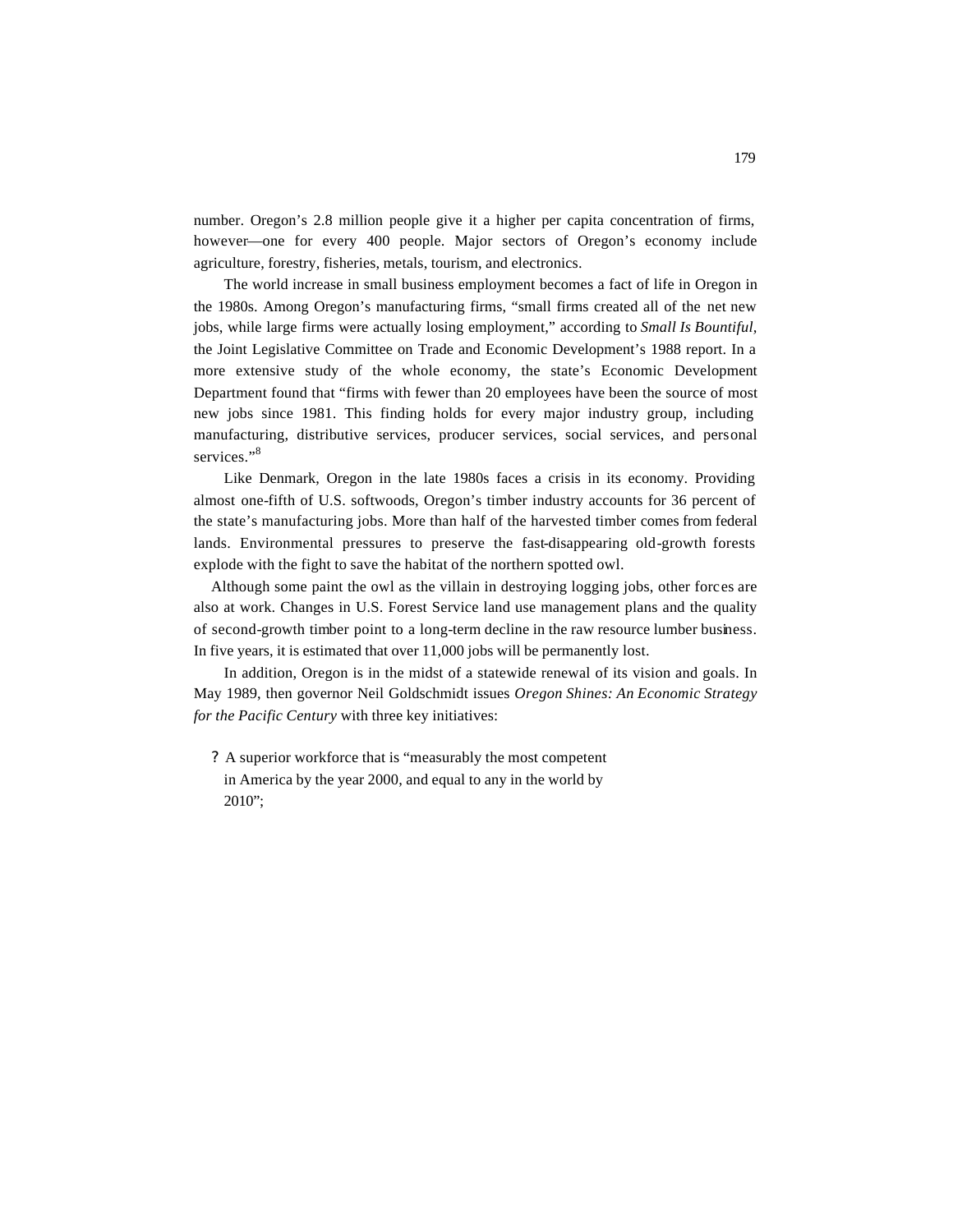? An "attractive quality of life that . . . will drive an advanced economy"; and

? An "international frame of mind that . . . distinguishes Oregonians as unusually adept in global commerce."

Against this backdrop, in September 1989, the Northwest Policy Center leads a fivecountry European tour for 11 government officials and business people. Sponsored by the German Marshall Fund, the group looks at how the European experience applies to small business problems of the Pacific Northwest economy.

One of the participants is Joseph Cortright, executive officer of Oregon's Joint Legislative Committee on Trade and Economic Development (including both the president of the Senate and the Speaker of the House), that later sponsors Senate Bill 997, one of two laws passed in the 1991 session that encourage networks. Cortright's report to the committee, *Old World, New Ideas: Business Assistance Lessons from Europe,* brilliantly applies the European networking lessons to American soil, and articulates the policy implications of these lessons for states.

At the heart of Oregon's Senate bill are two key ingredients adopted directly from Denmark. First, the state's Economic Development Department is to "promote the concept of flexible networks and provide network feasibility grants" of up to \$10,000 for groups of three or more firms. Second, a network broker training program is set up "to provide persons with the necessary knowledge, skills and abilities to assist private firms in the formation of flexible networks."

The bill also encourages other activities in support of key industries that directly empower networks:

? Focus groups to identify key issues and members;

? Support for the formation of industry associations, such as publication of directories;

? Help in establishing research consortia;

? Joint industry training and education programs;

? Cooperative market development activities;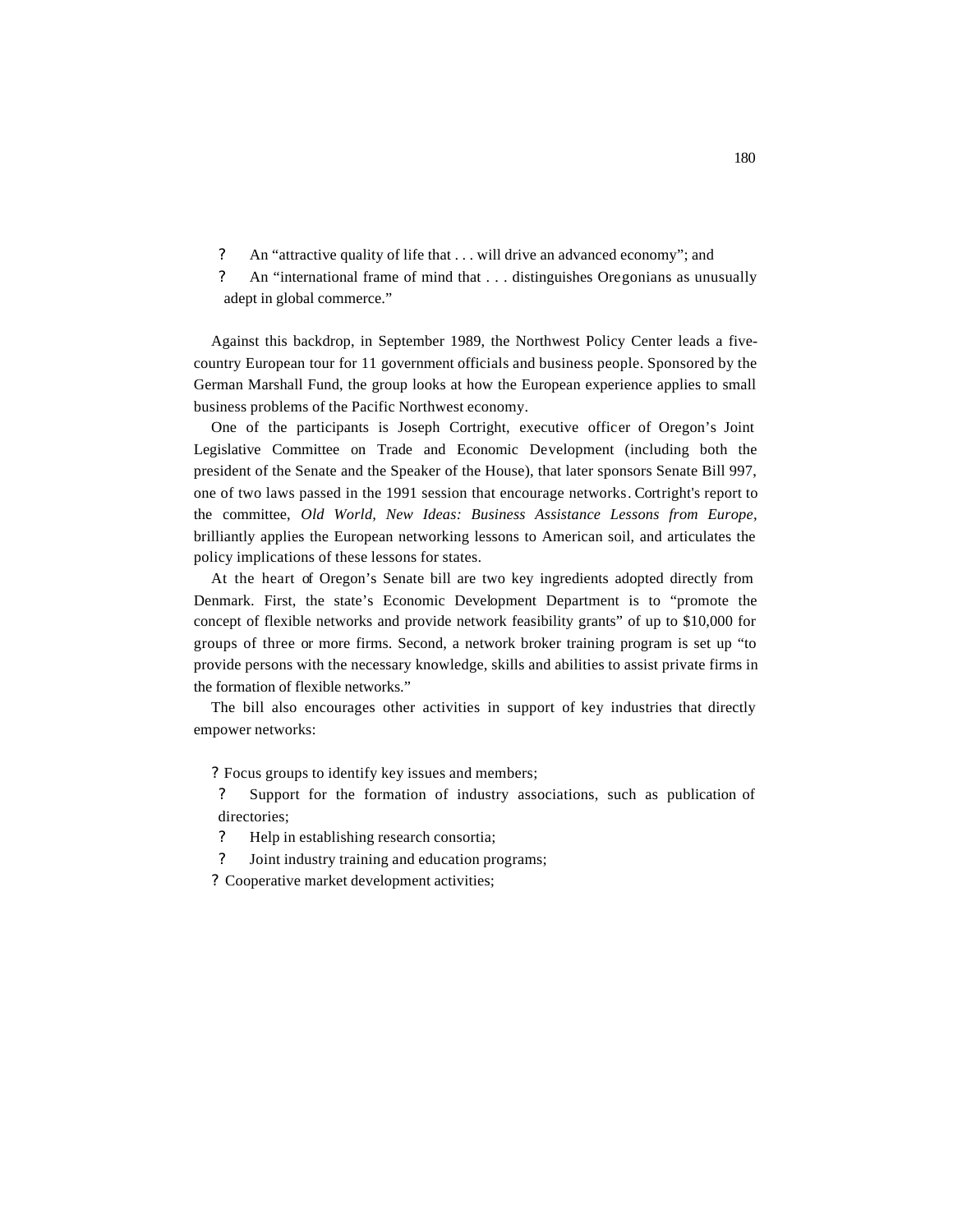? Analysis of the need for certification services; and

? Providing methods for electronic communication and information dissemination to facilitate network activity.<sup>9</sup>

Finally, the bill mandates an award program to encourage and recognize firms and groups of firms that employ "high performance manufacturing practices." Remarkably, the statute defines such practices as "methods for organizing work that devolve greater decision-making responsibility onto front-line workers." It sounds like a teamnet.

How is Oregon funding this unusual program? With money from the state's lottery and its Strategic Reserve Fund.

# **AUNTIE TRUST**

The specter of large companies' working together can also suggest price fixing, collusion, and other not-so-aboveboard business practices. To date, there is no clear answer as to where companies cross into antitrust territory.

"Whenever competitors cooperate, it always raises the issue of antitrust," says Ron Katz, a partner with Coudert Brothers and former prosecutor at the U.S. Justice Department's Antitrust Division. "Antitrust is very fact-intensive. Everything is situational, so it's hard to make any general statements."

Rick Berenson, an attorney and former McKinsey & Company consultant, concurs. "Antitrust is entirely a matter of Justice Department policy. This is a leading-edge antitrust area and it's not that well litigated."

# **No-Frills Government Strategies**

If alliances make good business sense from the point of view of an enterprise, eventually results will show up on the bottom line of each company. While that's great for the companies involved, from a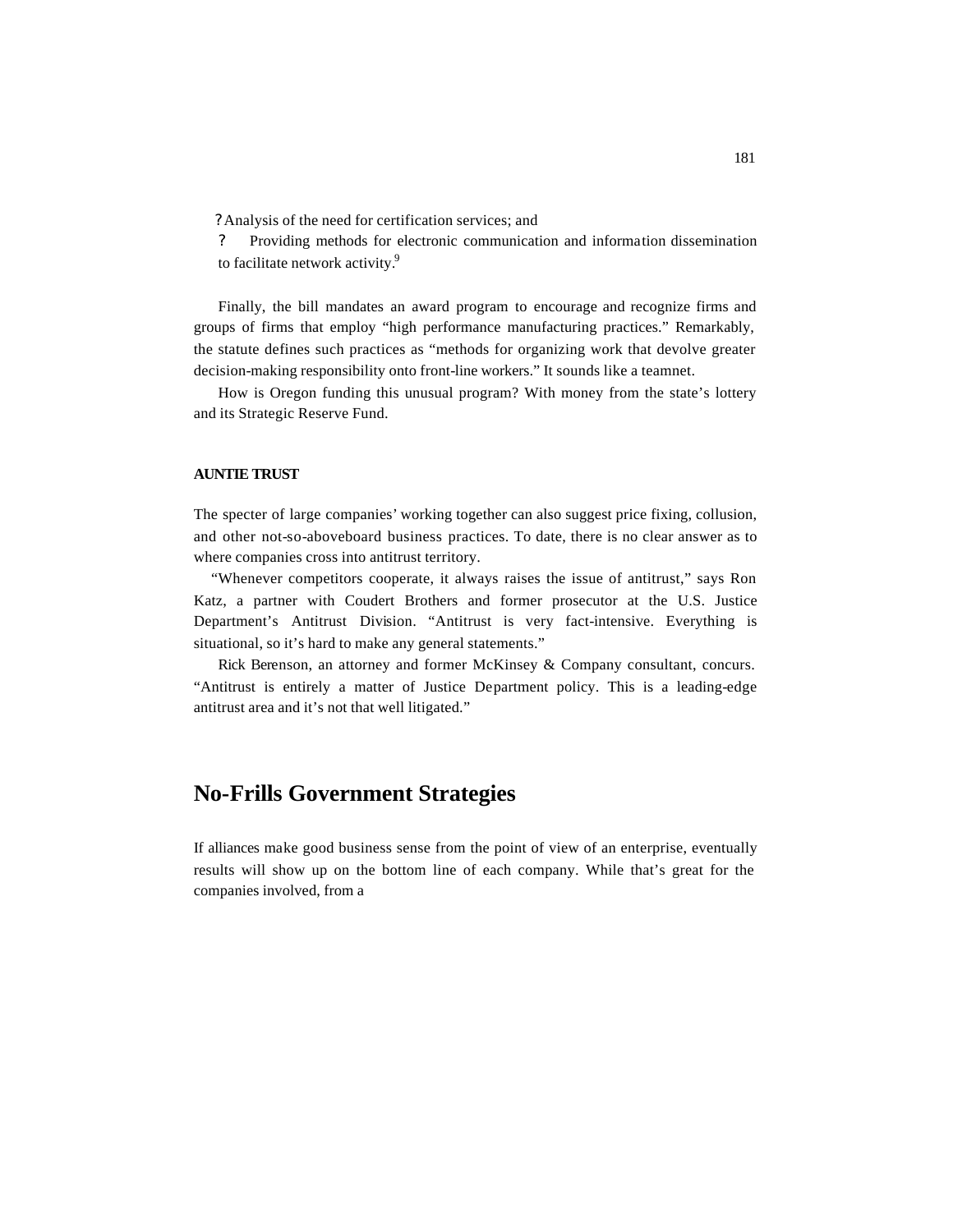global view, the success of a few small company alliances causes not a ripple in a regional economy. The success of many networks of many small firms can have dramatic impact on a national or regional bottom line.

How can we develop successful strategies on a large scale? Combine practice and theory, examples of what works with concepts of networks. Combine forces in the private and public sector. Five suggestions follow based on Teamnet Principles for how to start successful regional networks:

#### **THE BUSINESS JUSTIFICATION: MEET THE NEED**

*Rule 1. Target markets.*

Business networks work because they meet specific needs of specific sets of people. To identify the critical "specifics," look to the markets. Firms identify with a specific industry—in policy parlance, an economic sector. So, target markets. This European lesson tracks with common sense. "Businesses in a single sector of the economy have common problems and opportunities, speak a common technical language, and have a base of affiliations that can promote effective teamwork. Sectors define network programs along the logic of the market instead of the logic of the bureaucrat," Cortright writes. **<sup>10</sup>**

Europe shows how targeting some traditional industries can leverage great economic effect. The older industries that benefit most quickly from networks are those where:

? The economies of scale and economies of vertical integration are limited; and ? The market requires flexibility and rapid response to changing needs.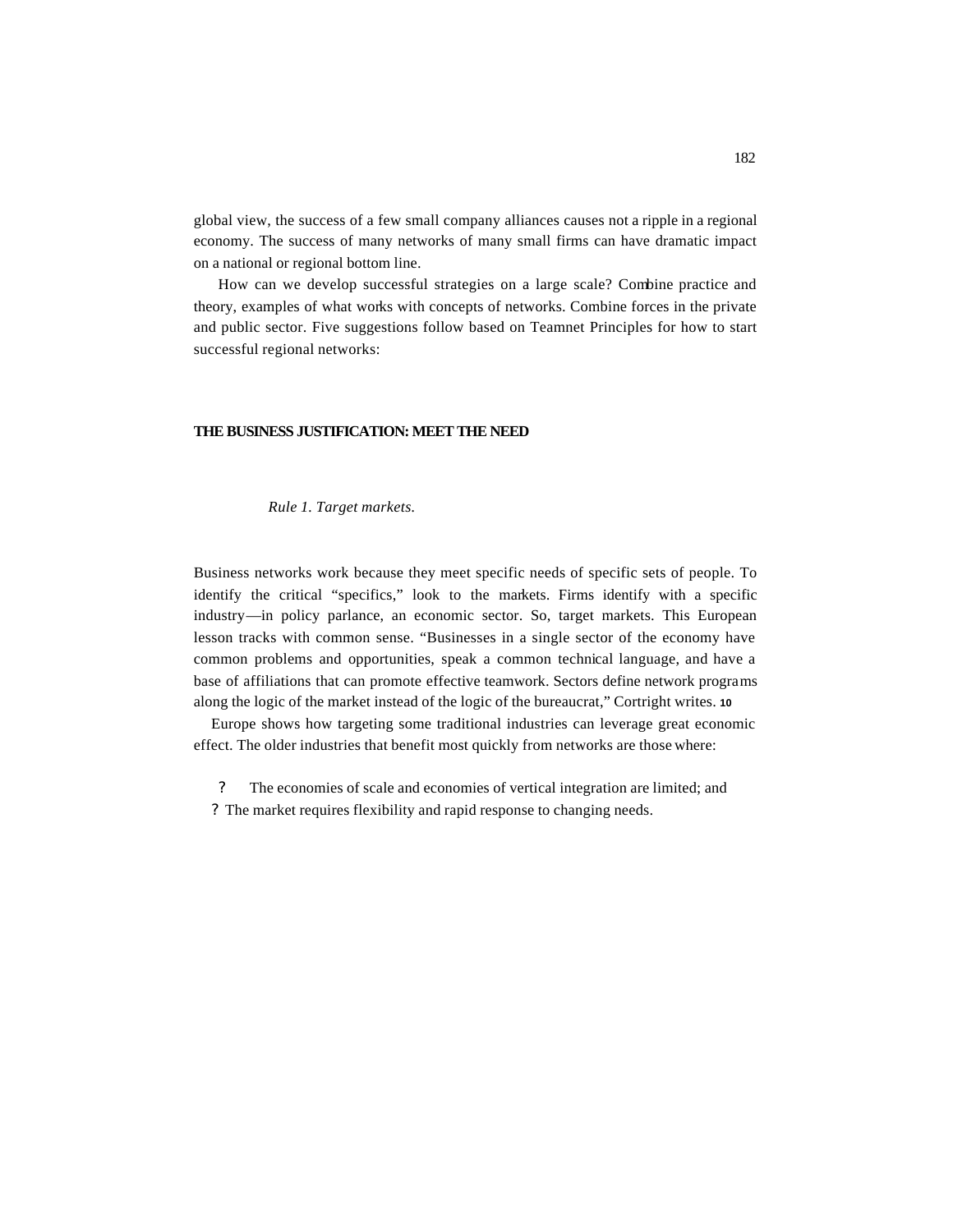Textiles, garments, metalworking, and woodworking—some of the most common foundation industries—fit this description.

Within an industry, the reasons why networks form and flourish vary from group to group. However, everybody needs to look for their own leverage points. A regional industry may have general needs that solved once can serve many, such as:

? The need to identify and adopt new technologies; and

? The ability to pinpoint markets globally, certify quality, and provide industryspecific training.

By targeting markets, that is, clarifying their purposes, large economic communities can focus their business development strategies.

#### **TREATING MANY FIRMS AS ONE**

*Rule 2. Offer inducements to groups of firms.*

To help jump a high early hurdle in regional networking strategy, Denmark and Oregon provide incentives to participation.

"Fiercely independent small entrepreneurs" top Cortright's list of similarities between Europe and America. On the European policy tour, participants repeatedly ask about small business people: "How independence-minded are they?" "Are they joiners'?" "What do they think of government interference?" Repeatedly, the Europeans assure them that small business people everywhere feel the same as American entrepreneurs.

Showing the benefits of cooperation to fiercely independent firms is a great hurdle no matter where networking works. The inevitable question is "Can it be done here?"

At the regional level, networks include agencies—both public and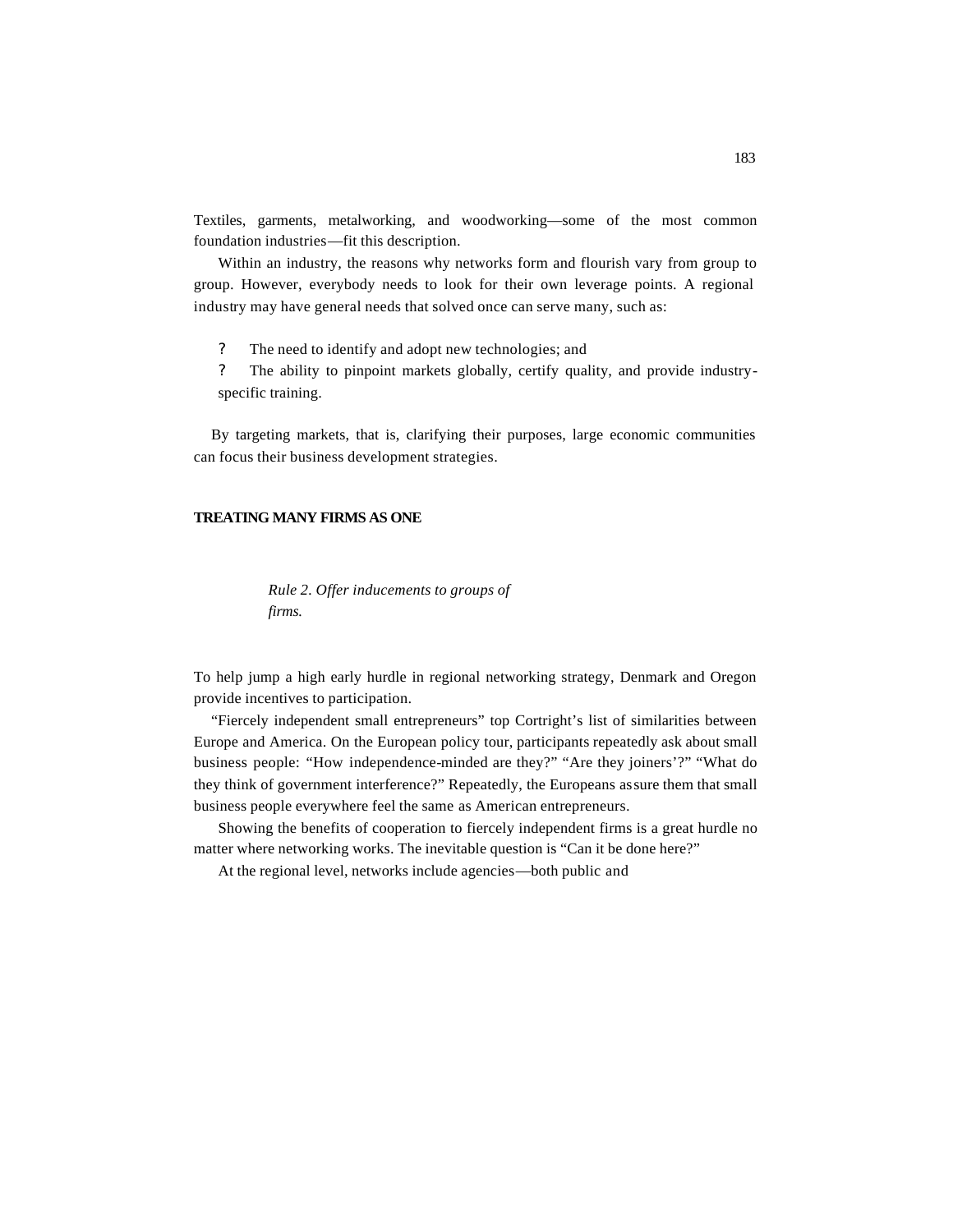private. Trade associations, businesses providing services to multiple networks, and motivated individuals all belong to regional networks. Prophetic local leaders, spark plugs for an industry, multiclient brokers, and other voices add texture and variety to the regional economic orchestra. The broader view from the regional perspective sees the overall system affecting the quality and quantity of jobs in the larger community, enabling everyone to take smarter actions.

Governments can boost a general economy by supporting an environment within which networks form and re-form easily. Groups of firms—alliances—are the units of network activity in a region or nation. Hundreds and then thousands of business alliances leverage the effect of flexible boundary crossing teamnets on a massive scale.

# **LINK AND LEARN**

*Rule 3. Facilitate communications and capture the learning.*

What happens when not just a person or a company but a whole region learns? When firms jointly apply for services, they must interact: they communicate; personal relationships flourish; and businesses generate ongoing arrangements. By working with many interrelated groups, public dollars benefit the competitiveness of an industry as a whole, rather than simply bringing advantages to a few favored firms. European evidence shows that when governments work with groups of firms, they reduce costs. It "minimizes the considerable burdens of communication, marketing and administration, and in particularly successful instances harnesses firms to be one another's advisors."<sup>11</sup>

Just as there is advantage to individual firms banding together in networks, there is a higher-level competitive advantage to all from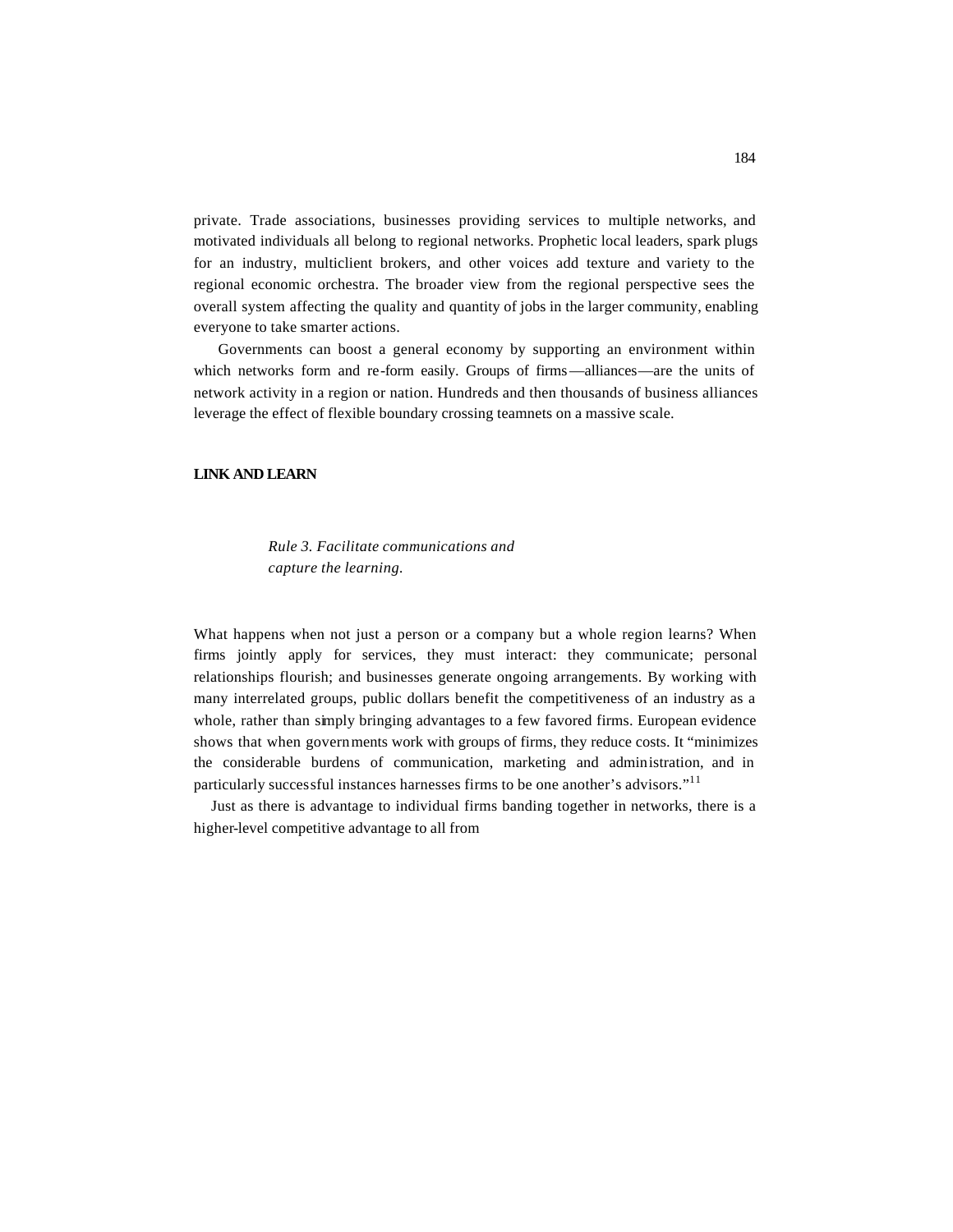an environment rich in networks. Richly connected competitive firms greatly facilitate the spread of new information—whether exposure to technology innovations or news of sudden market shifts. While individual firms and networks scramble to make use of the information and search for the next advantage to differentiate themselves, the regional industry as a whole pushes to higher levels of competitive excellence compared to distant global competitors.

 As the physical channels of communication are a high practical concern for all boundary crossing teamnets, so are communications infrastructures a basic regional competitive advantage. There is a natural synergy between business networks and technology networks. In networks of all kinds, people exchange information. New technologies—ranging from the simple fax to local cable systems to far-flung computer networks—greatly aid the rapid communication of large amounts of complex information. Through international data highways, regions can export their brainpower and skills without having to build more airports to accommodate the ceaseless travel of international expertise. Technology networks are key drivers of the dynamics of global change and one of the major forces breaking down isolated hierarchical management structures.

#### **STRANGE BEDFELLOWS**

#### *Rule 4a. Industry leadership is essential.*

A fourth rule of regional strategies is to involve industry people. Let us be even more blunt. Industry needs to lead government, not the other way around. Specific business networks require business expertise. Business leadership is also needed at the government level. Easier said than done. By sheer luck in Denmark, the minister of industry at the time was a business person rather than a politician. Sometimes people take quite creative means to ensure that businesses control the networking process and find it useful.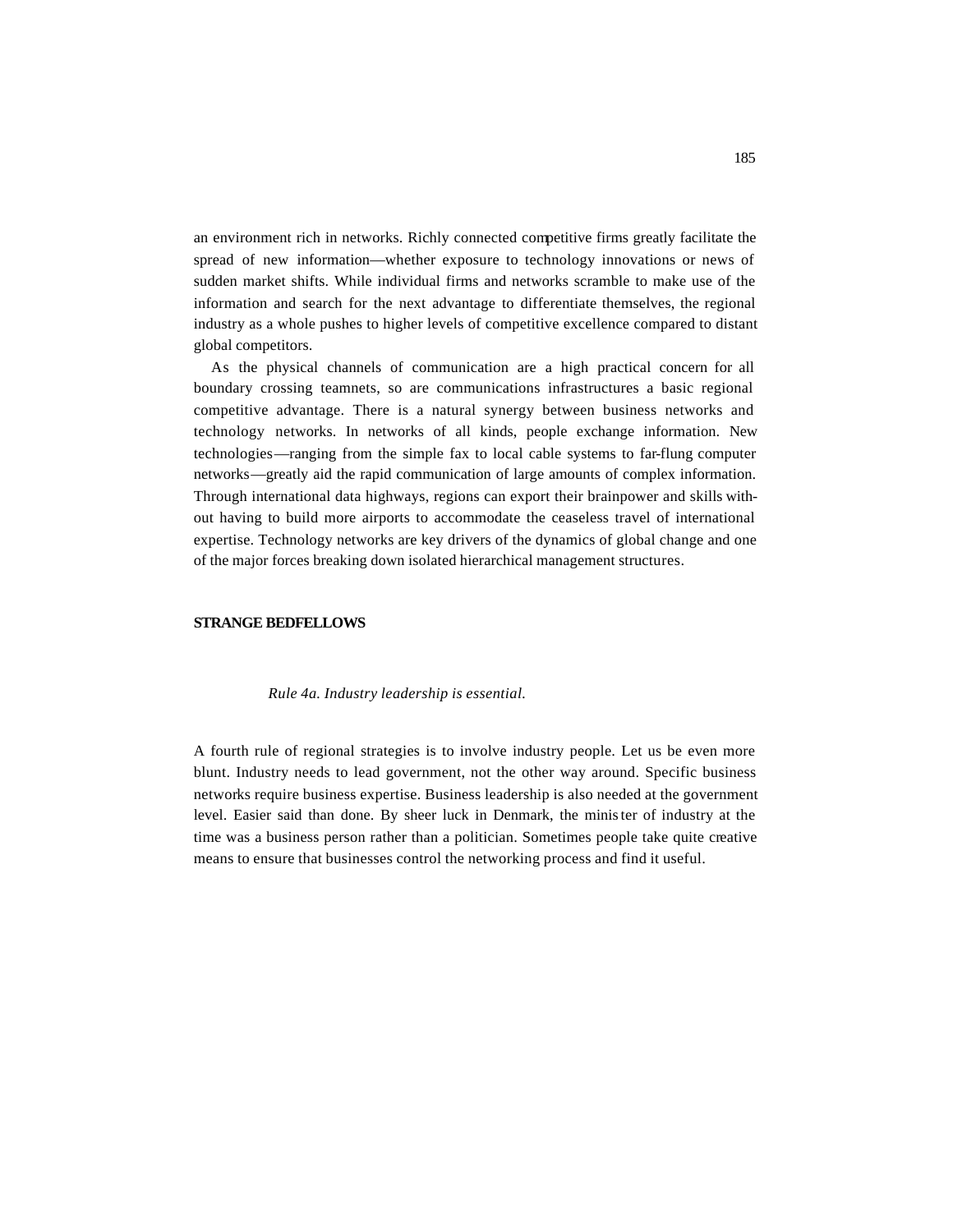"Industry leadership is mandatory for success," says Ray Daffner of the Oregon Wood Products Competitiveness Corporation, a state-funded organization whose Board of Directors comprises seven industry leaders with companies averaging sales of \$5 million. Daffner's group doesn't even use the word "network," preferring terms that are "more familiar to business people, like joint ventures, alliances, and strategic collaborations."<sup>2</sup>

While industry leadership is assiduously sought, European experience also provides a corollary to Rule 4, a role for public leadership:

#### *Rule 4b. Provide the catalytic margin for success.*

Small business networks, a way to acquire competitive advantages available to larger companies, face a daunting "chicken-and-egg" problem. Where do small companies find the marginal time and resources to explore cooperative alternatives that might eventually provide competitive advantages? Once a business network starts to generate tangible benefits, it becomes a self-sustaining economic activity. Small companies often need startup help in multifirm collaborative arrangements. Big companies also can offer this help.

Without spending huge sums, public agencies can help create awareness about collaborative opportunities and processes, establish incentive programs to seed networks, provide staged support during formative phases, and encourage the development of brokers and other catalysts.

The catalytic margin is particularly acute in the early phases of network development. To establish credibility, new ideas cost money. The public sector plays an excellent role in showing how the idea has been successful elsewhere and what the problems are. Often, people need to be brought together to get up and over the cultural barriers to cooperation before they can get down to work on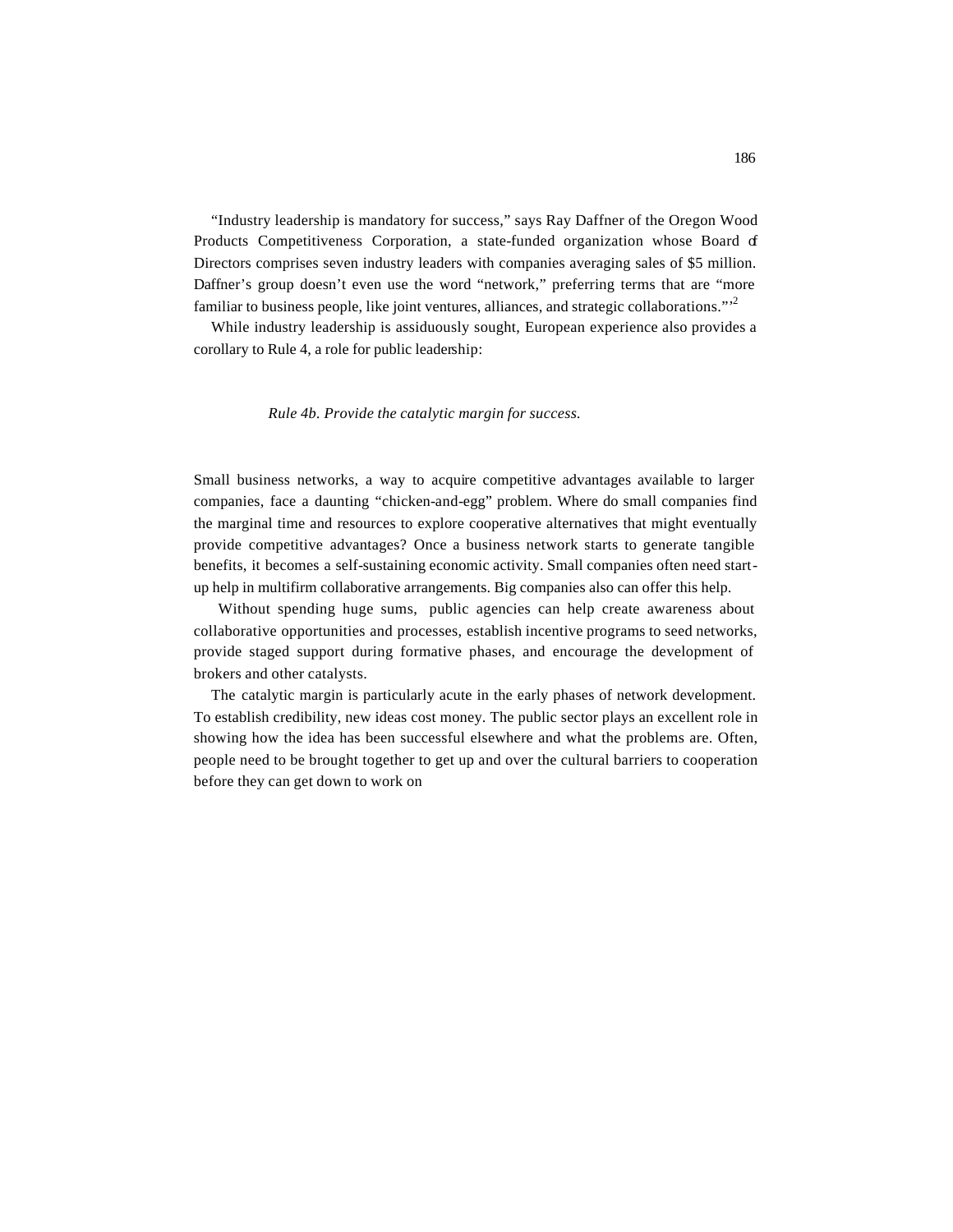their own joint solutions to common problems. Here, the public sector can play an allimportant convener and facilitator role. In later stages of regional network development, the need for a catalytic margin recedes: the evidence of network success is all around.

It doesn't have to cost much. When the state of Montana balked at the idea of a \$1 million network program, Bob Friedman, chair of the Corporation for Enterprise Development, proposed a low-cost alternative. "Why not sponsor a free lunch program? If four or more firms want to discuss a common opportunity, the state says, 'We'll buy lunch.' At \$5 a lunch, that's \$20 a cluster," he jokes. "It's a little tongue-in-cheek, but we need enough of a kick to get people out of doing business as usual."

# **ALWAYS BEGIN WITH PEOPLE**

*Rule 5. Seek to enhance the skills, experience, and creativity of people.*

The food chain of levels of organization starts with people. Small businesses are enterprises, and they are also small groups. They bring us closer to the true source of wealth in the future economy— the skills and knowledge of individuals.

*Networking releases people potential.*

A comprehensive economic networking strategy stimulates boundary crossing teamnets in all industries. They offer flexibility and speed in response to change. Flexible business networks are but one type of boundary crossing teamnet transforming the business